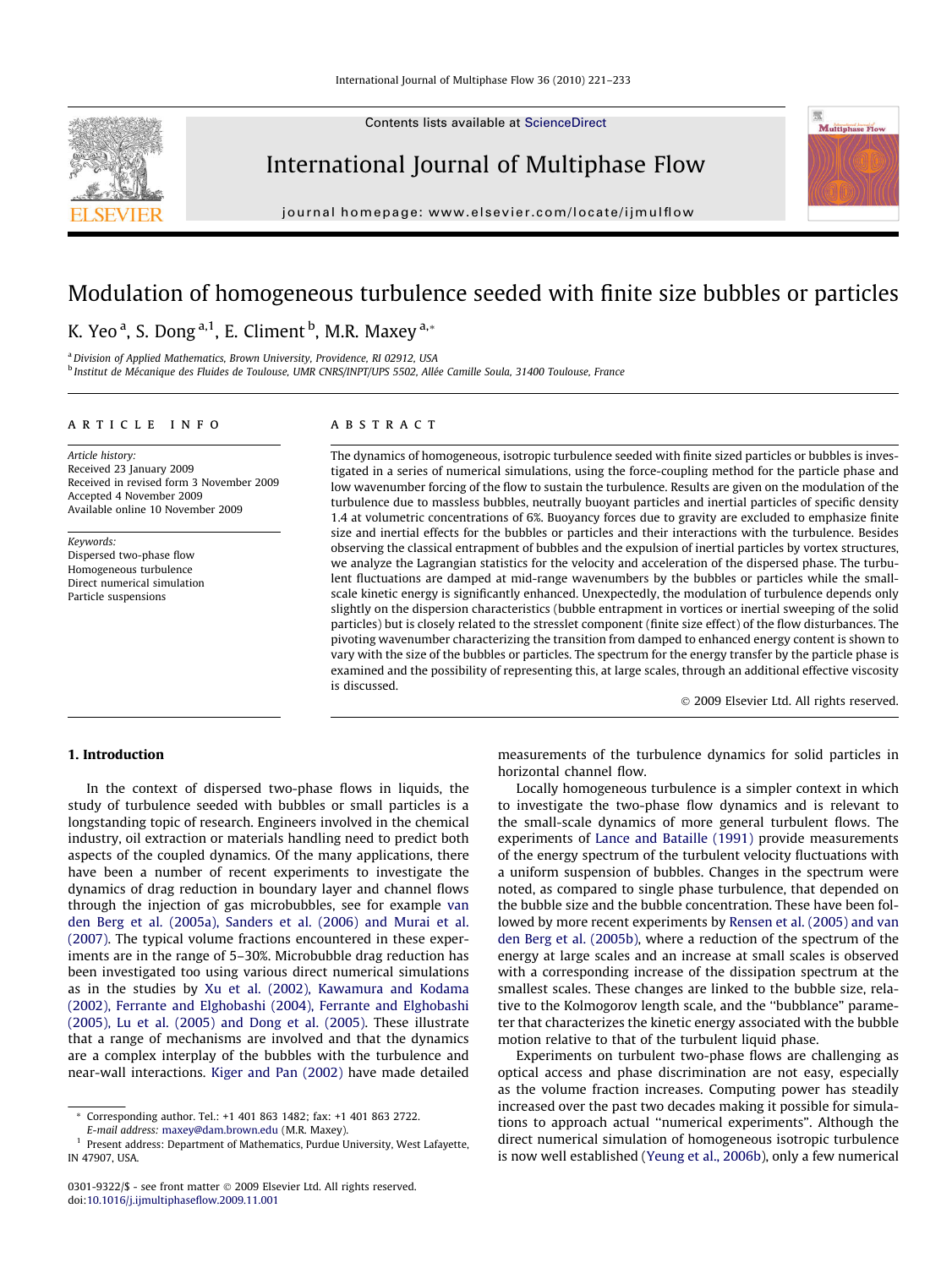approaches are able to handle simultaneously all the length scales in a two-phase flow ranging from the surface boundary layers and wakes of individual particles to the largest coherent structures of the flow.

In many two-way coupling simulations, particles have been modeled as point-force source terms in the Navier–Stokes equations, averaged locally over some numerical cell volume of size  $\Delta x$  much larger than a particle. Inherently only a portion of the overall flow is resolved and the disturbance flow generated by individual particles is modeled as for [Boivin et al. \(1998\) and](#page-11-0) [Hwang and Eaton \(2006\)](#page-11-0). The dispersed phase motion is simulated in a Lagrangian framework using a particle tracking, force balance equation to predict each particle trajectory. The fluid forces on a particle are explicitly estimated in terms of a slip velocity between the particle motion and the resolved (larger scale) flow field of the surrounding fluid. The underlying assumption is that the typical size of the particles or bubbles is significantly smaller than all the significant scales of the turbulent fluid flow. This approach is relevant when the turbulent modulation is induced by collective effects and when direct hydrodynamic interactions between particles can be neglected. Such conditions may occur for very low volume fractions of the dispersed phase. Even with these limitations, some basic features have been revealed on the modulation of homogeneous turbulence in gas–solid flows, see for example [\(Squires and Eaton,](#page-12-0) [1990; Elghobashi and Truesdell, 1993](#page-12-0)); [Boivin et al. \(1998\);](#page-11-0) [\(Dru](#page-12-0)[zhinin and Elghobashi, 1999](#page-12-0)). Similarly, corresponding results have been obtained for bubble-laden turbulence ([Mazzitelli and](#page-12-0) [Lohse, 2003; Mazzitelli et al. \(2003\)](#page-12-0)). The results of the latter simulations are in qualitative agreement with the experiments [\(Ren](#page-12-0)[sen et al., 2005; van den Berg et al., 2005b](#page-12-0)) as summarized by [van](#page-12-0) [den Berg et al. \(2006\)](#page-12-0).

In many liquid–solid flows, the typical Reynolds number of the carrying flow is often high and the smallest scales of the velocity field are generally smaller than or comparable to the particle (or bubble) diameter. In these contexts, point-force approximations are less applicable because the scale separation is no longer effective. Only a few studies have considered the finite size of the particulate phase in a turbulent flow. [Sundaram and Collins \(1999\)](#page-12-0) among others took this constraint into account by including elastic collisions between particles but the hydrodynamic forcing terms were still assumed to be local point (Dirac delta) functions. More recently, [ten Cate et al. \(2004\)](#page-12-0) carried out a fully resolved simulation of a liquid–solid turbulent suspension. By means of the lattice-Boltzmann method (LBM) they simulated moderately concentrated two-phase flows, at volume fractions of 2–10%, in a sustained homogeneous turbulence. Finite size particles with a solid to fluid density ratio varying from 1.15 to 1.73 generated perturbations in the three-dimensional homogeneous turbulent flow. Fluctuating motions were observed to be enhanced at small scales and the energy spectra showed a weak reduction in the lower wavenumber content. The range of scales involved in the dissipation of fluid kinetic energy are clearly increased when particles are seeded in the flow. Using a new modeling approach, namely PHYSALIS, [Zhang and Prosperetti \(2005\)](#page-12-0) simulated the modulation of decaying homogeneous isotropic turbulence seeded with particles four times larger than the Kolmogorov scale. Neglecting the effect of gravity, they showed in their preliminary study that the presence of particles enhances dissipation whereas the turbulence decay rate of the turbulence is slightly increased.

At low volume fractions a characteristic feature of particle motion in turbulence is for local particle accumulations to develop in response to the local vorticity or rate of strain in the flow. This depends on the inertial response time of the particle and is generally

strongest for small particles when the response time matches the Kolmogorov time scale ([Wang and Maxey, 1993a,b\)](#page-12-0). Particles denser than the surrounding fluid tend to collect in regions of high rates of strain, while particles (or bubbles) less dense tend to collect in regions of high vorticity and lower fluid pressure ([Maxey,](#page-12-0) [1987\)](#page-12-0). [Calzavarini et al. \(2008\)](#page-11-0) have shown that the tendency for bubbles to cluster is significantly stronger than for denser particles. For larger particles, where the response time of the particle falls within the inertial sub-range, one may expect particles to exhibit clustering in response to turbulent motions with time scales comparable to those of the particle response time. This has been explored through numerical simulations for gas–solid turbulent flows by [Yoshimoto and Goto \(2007\)](#page-12-0), where the response time is large compared to Kolmogorov scales but the physical dimensions of the particles remain very small. In general though, there is both an effective temporal filtering of the particle response to the turbulence and an effective spatial filtering associated with the finite size of the particle in comparison to the spatial scales of the turbulence, as noted for example by [Xu and Bodenschatz \(2008\).](#page-12-0) These are still open questions.

Recent experiments for isolated particles by [Qureshi et al.](#page-12-0) [\(2007\), Volk et al. \(2008\) and Xu and Bodenschatz \(2008\),](#page-12-0) based on earlier work by [Voth et al. \(2002\)](#page-12-0), have investigated the response of finite size particles to isotropic turbulence. These experiments cover almost neutrally buoyant particles, bubbles and particles with specific density ratios up to 1.4. The experiments are able to achieve a higher Reynolds number, and hence establish more of an inertial sub-range, than is generally possible in numerical simulations. By examining the particle acceleration statistics it is generally observed that for neutrally buoyant particle with diameters five times the Kolmogorov scale or less the response is essentially the same as a Lagrangian fluid element. For larger particles there is a transition in the response as the diameter falls within the inertial sub-range. [Qureshi et al. \(2007\)](#page-12-0) observe that for particle diameters larger than fifteen times the Kolmogorov scale, the acceleration variance of neutral particles is consistent with an inertial range scaling.

In this paper we use the force-coupling method (FCM) to provide a detailed representation of particles in the flow and investigate the modulation of homogeneous isotropic turbulence induced by spherical bubbles, neutrally buoyant particles and slightly inertial particles at volume fractions of 3–6%. We exclude the effects of gravitational settling or buoyancy and focus on the effects associated with the finite size (and volume) of the particles, within the range of 6–12 Kolmogorov scales in diameter. The forcecoupling method provides a bridge between the point-particle methods used for gas–solid flows and the more detailed resolution of LBM, immersed boundary method or PHYSALIS simulations. FCM is an efficient scheme for simulating large numbers of small particles in dispersed two-phase flow and has been applied previously to simulations of microbubble drag reduction, ([Xu et al., 2002\)](#page-12-0) and sedimentation at finite Reynolds numbers ([Climent and Max](#page-11-0)[ey, 2003\)](#page-11-0).

The paper is organized as follows. First, we summarize the basic features of the force-coupling method and the numerical parameters for the simulation of the homogeneous turbulent two-phase flow. Initial observations about the bubble or particle distributions and dispersion are then noted. We follow by a discussion of the results on turbulence modulation by bubbles, neutral or inertial particles. The last two sections are devoted to Lagrangian statistics of the dispersed phase and to comments about the features observed. Our goal is not to provide definitive answers to the dynamics of two-phase flow in homogeneous turbulence but to point to the many open issues that still need further investigation.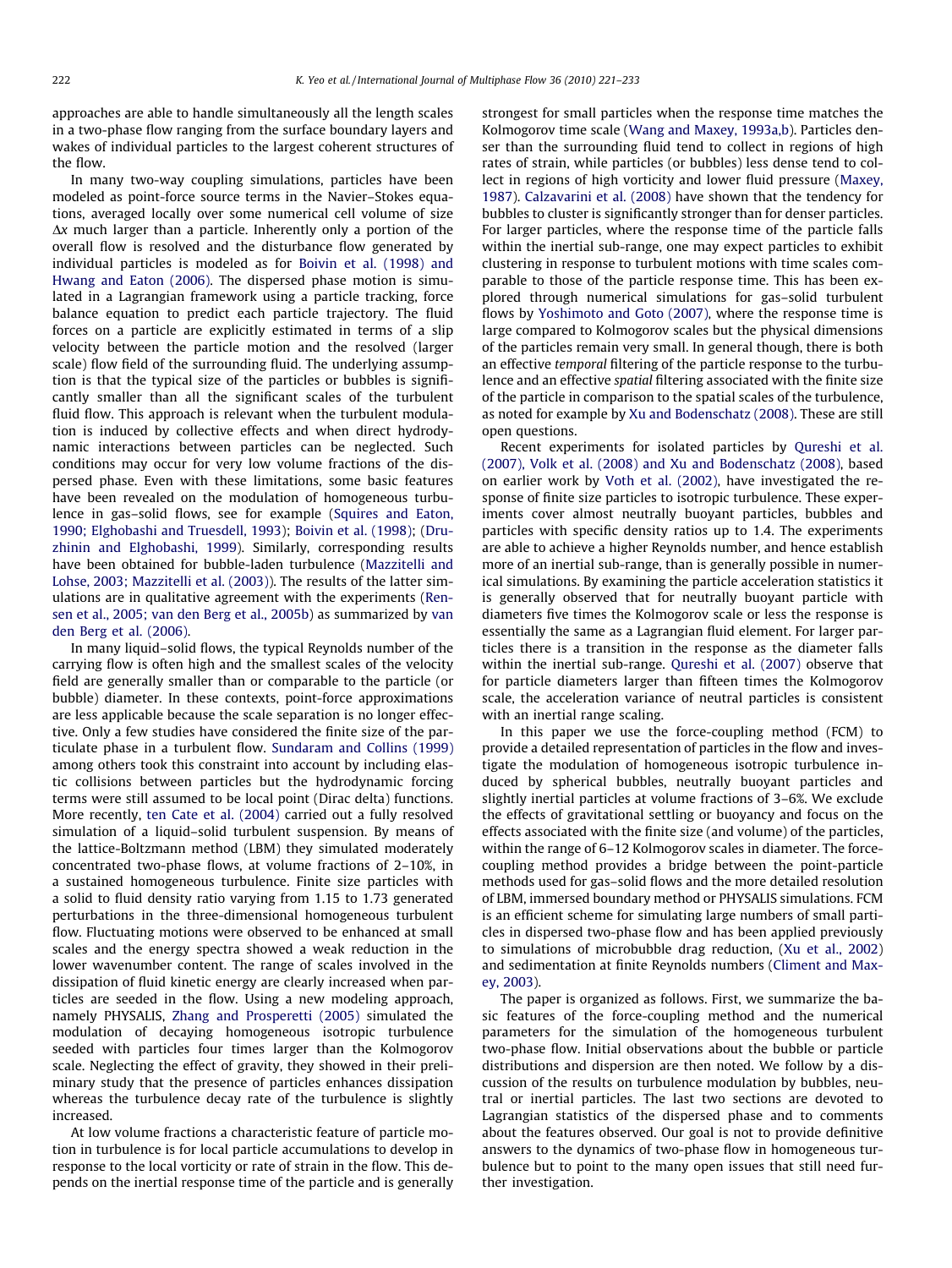# <span id="page-2-0"></span>2. Simulation methods

#### 2.1. Force-coupling method

The coupled two-phase flow dynamics of the bubbles or particles and the turbulence is simulated using the force-coupling method, described in [Maxey and Patel \(2001\), Lomholt et al.](#page-12-0) [\(2002\) and Lomholt and Maxey \(2003\).](#page-12-0) FCM is based on a low-order, finite force multipole representation for the influence of the particles in the flow. The fluid is assumed to fill the entire simulation domain, including the volume occupied by the bubbles or particles. The presence of the dispersed phase is then represented by a finite force monopole and a force dipole that generate a body force distribution  $f(x, t)$  on the fluid. The volumetric velocity field  $u(x, t)$ and pressure  $p(\mathbf{x},t)$  are solutions of the mass conservation Eq. (1) for an incompressible fluid

$$
\nabla \cdot \mathbf{u} = 0 \tag{1}
$$

and satisfy the Navier–Stokes Eq. (2)

$$
\rho \frac{D\mathbf{u}}{Dt} = -\nabla p + \mu \nabla^2 \mathbf{u} + \mathbf{f}(\mathbf{x}, t)
$$
\n(2)

where  $\mu$  and  $\rho$  are the fluid viscosity and density. The body force due to the presence of N bubbles or particles can be written as the sum of two contributions

$$
f_i(\mathbf{x},t) = \sum_{n=1}^N F_i^{(n)} \Delta(\mathbf{x} - \mathbf{Y}^{(n)}(t)) + G_{ij}^{(n)} \frac{\partial}{\partial x_j} \Delta'(\mathbf{x} - \mathbf{Y}^{(n)}(t))
$$
(3)

where  $Y^{(n)}$  is the position of the nth spherical bubble or particle,  $F^{(n)}$ is the force experienced by the fluid and  $G^{(n)}$  is the strength of the force dipole.

The spatial distribution of the force monopole acting on the fluid is specified by a spherical Gaussian envelope  $\Delta(\mathbf{x})$  as

$$
\Delta(\mathbf{x}) = (2\pi\sigma^2)^{-3/2} \exp(-\mathbf{x}^2/2\sigma^2)
$$
\n(4)

The length scale  $\sigma$  is set in terms of the bubble radius a as  $a/\sigma = \sqrt{\pi}$  ([Maxey and Patel, 2001\)](#page-12-0). This ensures, amongst other results, that the particle velocity matches the Stokes settling velocity under low particulate Reynolds number and captures the Faxen correction for motion in a nonuniform flow. The velocity of each bubble or particle  $\mathbf{V}^{(n)}(t)$  is obtained by forming a local average of the volumetric velocity field over the region occupied by the bubble

$$
\mathbf{V}^{(n)}(t) = \int_{D} \mathbf{u}(\mathbf{x}, t) \Delta(\mathbf{x} - \mathbf{Y}^{(n)}(t)) d^{3} \mathbf{x}
$$
 (5)

Finally, trajectories are determined by numerical integration of the equation

$$
\frac{d\mathbf{Y}^{(n)}(t)}{dt} = \mathbf{V}^{(n)}(t) \tag{6}
$$

If  $m_P$  ( $m_B$  for bubbles) and  $m_F$  denote the mass of a particle and the mass of displaced fluid, respectively, the force experienced by the fluid due to the presence of the particle is

$$
\mathbf{F}^{(n)} = (m_P - m_F) \left( \mathbf{g} - \frac{d\mathbf{V}^{(n)}}{dt} \right) + \mathbf{F}_C^{(n)}
$$
(7)

This force is the sum of the net external force due to buoyancy of the particles (or bubbles), the inertia excess over the corresponding volume of displaced fluid due to the density difference and a contact force between particles. In the present paper we neglect the effect of gravity g and focus on the inertial interactions between the phases as well as the effects of finite particle size. These conditions may be achieved in experiments under microgravity or where the terminal settling velocity is very small

The term  $\mathbf{F}_{\mathcal{C}}^{(n)}$  represents the effects of short-range hydrodynamic interactions and a rigid-body contact force that prevents bubbles or particles from overlapping. In the present simulations, and as in [Xu et al. \(2002\)](#page-12-0), we assume that bubbles are small enough that they remain spherical and due to surface contamination respond approximately as rigid spheres (no-slip boundary condition). Also, when bubbles come into contact they do not coalesce but eventually separate again. We use an effective repulsion or contact force between bubble or particle surfaces. The contact force for each pair  $i$  and  $j$ , is a function of the relative position vector  $\mathbf{x}_{ij} = \mathbf{Y}^{(i)} - \mathbf{Y}^{(j)}$  and the distance  $r_{ij} = ||\mathbf{x}_{ij}||$ . If  $r_{ij} < R_{ref}$ , the cut-off length scale for the barrier, then the contact force acting on particle  $i$  due to particle  $j$  is

$$
\mathbf{F}_{C}^{ij} = \frac{F_{ref}}{r_{ij}} \left[ \frac{R_{ref}^{2} - r_{ij}^{2}}{R_{ref}^{2} - 4a^{2}} \right]^{2} \mathbf{x}_{ij}
$$
\n(8)

Otherwise the contact force is zero. This force acts along the line of centers of each pair, it is elastic and conserves momentum.

We fixed the force scale as  $F_{ref} = m_F (v_K / \tau_K)$  (see later in the section for definitions and the values in [Table 1\)](#page-3-0) and the cut-off scale as  $R_{ref}/2a = 1.2$  in the present simulations. The actual value of the force barrier during a collision is set in response to the proximity of the bubbles (or particles) and the relative turbulent motion leading to the contact. The total force is obtained through a pairwise summation,

$$
\mathbf{F}_C^{(i)} = \sum_{i \neq j} \mathbf{F}_C^{ij} \tag{9}
$$

It is important to include these collisions or contact effects in order to maintain the volume fraction of the dispersed phase. Further details on these short-range interactions are given in [Dance](#page-11-0) [et al. \(2004\).](#page-11-0) At higher volume fractions it is necessary to provide a more detailed representation including viscous lubrication forces and solid-body contact forces. In principle, viscous lubrication forces will prevent contact of perfectly smooth particles but contact occurs in practice through surface roughness and other variations. Tests were made, varying the magnitude of the force  $F_{ref}$  and the cut-off distance  $R_{ref}$ . The results presented here were found to be insensitive to the specific value of  $F_{ref}$  within a broad working range. There was a more obvious effect of varying  $R_{ref}$  but for the chosen value this was still not significant, especially at the average concentration levels of 6% or less considered here. Any transient overlap between particles was negligible.

The symmetric part of the force dipole  $G_{ij}^{(n)}$ , the stresslet term, is set through an iterative procedure to ensure that the strain-rate within the fluid volume occupied by the dispersed phase is zero (when spatially averaged on the appropriate bubble or particle scale  $\sigma'$ ). The instantaneous, volume integrated, rate of strain is evaluated through the equation

$$
S_{ij} = \frac{1}{2} \int \left( \frac{\partial u_i}{\partial x_j} + \frac{\partial u_j}{\partial x_i} \right) \Delta'(\mathbf{x} - \mathbf{Y}^{(n)}(t)) d^3 \mathbf{x}
$$
 (10)

The condition is then that  $S_{ij}$  is zero for each particle. The length scale of the envelope  $\sigma'$  associated with  $\Delta'$  is specified as  $a/\sigma'$  =  $(6\sqrt{\pi})^{1/3}$ , or approximately 2.20, see [Lomholt and Maxey \(2003\).](#page-12-0) The details of the iterative solver used are given by [Dance and Maxey](#page-12-0) [\(2003\)](#page-12-0) and this converged typically within three iterations.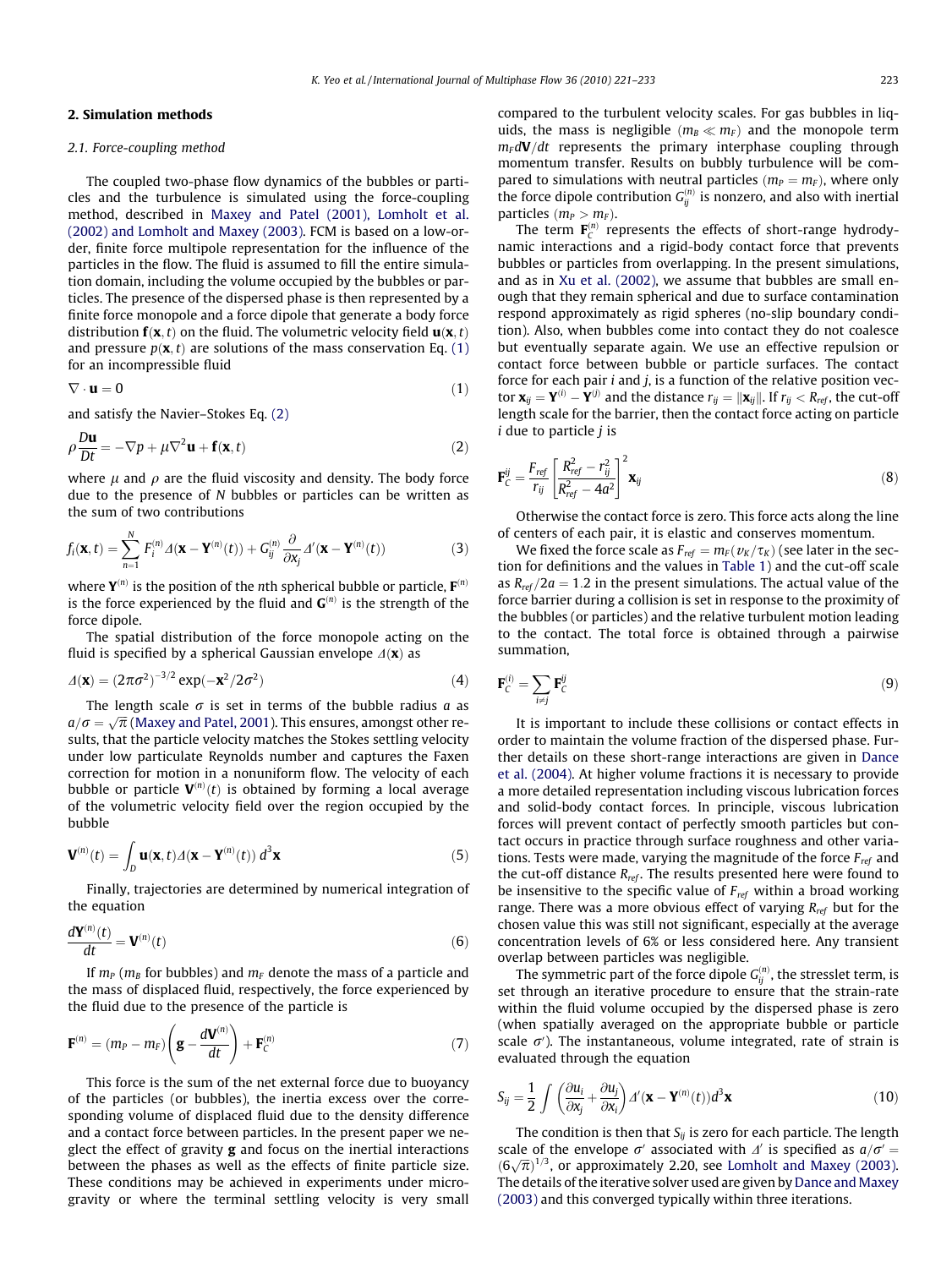#### <span id="page-3-0"></span>Table 1

Simulation parameters of the sustained homogeneous isotropic turbulence (single phase flow). Parameter definitions are given in Sections 2.2 and 2.3. The standard Kolmogorov velocity, length and time scales are  $v_K$ ,  $\eta$  and  $\tau_K$ .

| Grid      | u    |      |      | $Re_{\lambda}$ |       | <b>COLUMN</b> | $1 - 1$<br>u <sub>1</sub> |        |        | $v_{K}$ | $k_{max}$                |
|-----------|------|------|------|----------------|-------|---------------|---------------------------|--------|--------|---------|--------------------------|
| $192^{3}$ | 19.8 | 5562 | 0.12 | 58.7           | 0.356 | 0.070         | 1.39                      | 0.0236 | 0.0046 | 5.08    | $\sim$<br>$\sim \cdot$ 1 |

For a laminar flow the additional stresslet term leads to an enhanced viscous dissipation. Even for a neutrally buoyant particle moving with the surrounding fluid, any local rate of strain in the flow will be deflected around the particle, see for example Fig. 3 of [Lomholt and Maxey \(2003\)](#page-12-0), leading to a locally higher rate of strain and dissipation near the particle. As described in Section 4.11 of [Batchelor \(1967\)](#page-11-0), this may be represented by an effective viscosity in a suspension of many particles. Summing the stresslet contributions in a dilute sheared suspension of rigid spheres gives the classical Einstein estimate of the effective viscosity under conditions of Stokes flow,

$$
\mu_{\text{eff}} = \mu(1 + 2.5\phi + \alpha\phi^2) \tag{11}
$$

where  $\phi$  is the volume fraction of the particles. The second-order coefficient  $\alpha$  depends on the specific particle configuration [\(Batche](#page-11-0)[lor and Green, 1972\)](#page-11-0). These effects are captured by FCM at low volume fractions, and at larger volume fractions when the appropriate lubrication forces are included [\(Abbas, 2008; Yeo and Maxey, 2010\)](#page-11-0).

The anti-symmetric part of the dipole corresponds to the sum of an external torque,  $T_{ext}$  and the excess inertia for rotation of the particle  $(I_P)$  or bubble  $(I_B)$  over the corresponding, appropriately chosen, volume of fluid  $(I_F)$  as given by

$$
\mathbf{T}^{(n)} = \mathbf{T}_{\text{ext}}^{(n)} - (I_P - I_F) \left( \frac{d\mathbf{\Omega}^{(n)}}{dt} \right)
$$
 (12)

 $d\Omega/dt$  is the rate of variation of the particle (or bubble) rotation rate and the angular velocity  $\Omega$  is evaluated in Eq. (13) as

$$
\Omega^{(n)}(t) = \frac{1}{2} \int {\nabla \times \mathbf{u}(\mathbf{x},t)} {\Delta}'(\mathbf{x} - \mathbf{Y}^{(n)}(t)) d^3 \mathbf{x}
$$
 (13)

No external torques are applied to the particles in the present simulations,  $T_{ext} = 0$ . The rotation rate of a particle changes in response to the viscous stresses exerted by the surrounding fluid, summed over the particle surface, and the moment of inertia of the particles. Neutrally buoyant particles respond quickly and their rotation rate is in equilibrium with the rotation rate of the surrounding fluid at that length scale. The (rigid) bubbles would show the largest discrepancy due to differences in inertia but were found still to come to equilibrium quite quickly. We monitored the amplitude of both symmetric and anti-symmetric parts of the dipole  $G_{ij}^{(n)}$  in selected simulations of bubble motion involving both motion in a single vortex and in stationary isotropic turbulence. The antisymmetric contribution is significantly weaker than the stresslet term. It represents less than 8% when averaged over all bubble trajectories. While (12) is correct in principle the specification of  $I_F$  for FCM is not trivial. We decided to exclude this small effect rather than introduce a possibly inaccurate fluctuating term in the simulations. Hence throughout the simulations  $\mathbf{T}^{(n)} = 0$ .

Examples of the application of FCM to the motion of particles at low to moderate, finite Reynolds numbers, together with comparisons to fully resolved direct numerical simulations, are given in [Liu et al. \(2002\) and Maxey et al. \(2006\).](#page-12-0) A discussion of the response to unsteady flow conditions, including the ability of FCM to capture Basset history forces, is reported in [Maxey \(1999\)](#page-12-0). The formulation of FCM provides a consistent energy budget for both the fluid and particle phases. Viscous dissipation of fluid kinetic energy is evaluated by integration over the whole domain including the volume occupied by the particles. This is required since the representation of the particles involves a spatial smoothing or filtering of the near-surface conditions for each particle and the interior of the particle volume remains an active part of the flow ([Maxey and Patel, 2001; Lomholt and Maxey, 2003](#page-12-0)).

#### 2.2. Turbulent flow

The flow is simulated in a fully periodic domain, of size  $2\pi \times 2\pi \times 2\pi$ , using a Fourier pseudo-spectral code. The turbulent flow is sustained by a random forcing at low wavenumbers to achieve a statistically stationary state. The simulation procedure is similar to that used by [Wang and Maxey \(1993b\)](#page-12-0) with the random forcing term applied over a shell of small wavenumbers [\(Esw](#page-12-0)[aran and Pope, 1988](#page-12-0)). The forcing term is applied to nonzero wavenumbers in the range  $0 < k \le 3$ . This unsteady forcing will drive the large length scales of the flow. When a sufficiently large separation between production and dissipation scales occurs the small-scale structures exhibit the universal characteristics of a turbulent flow. Basic data on the single phase turbulence are given in Table 1. The simulations are based on a  $192<sup>3</sup>$  grid resolution, for which  $k_{max}$  $\eta = 2.1$ . Simulations on a 128<sup>3</sup> grid yielded the same results but with a lower resolution,  $k_{max} \eta = 1.4$ . Both are adequately resolved, with  $k_{max} \eta > 1$  ([Sundaram and Collins, 1997](#page-12-0)). The forcing parameters are the same in all simulations and a balance between the average energy input from the forcing and the viscous dissipation rate  $\epsilon$  is achieved.

The turbulent kinetic energy  $K$ , or turbulence intensity  $u'$ , is obtained by averaging over space and time after the initial transient (two to three integral time scales) necessary to develop stationary turbulence. This can be also evaluated in the spectral space by integrating the energy spectrum function  $E(k)$  as

$$
K = \frac{3}{2}u^2 = \frac{1}{2}\langle u_i' u_i' \rangle = \int_0^{k_{\text{max}}} E(k)dk
$$
\n(14)

The rate of kinetic energy dissipation per unit volume,  $\epsilon$  is balanced by the volumetric power input of the turbulence forcing and it is directly evaluated by integration of the dissipation spectrum  $D(k)$  over all the wavenumbers

$$
\epsilon = \int_0^{k_{\text{max}}} D(k)dk = 2\nu \int_0^{k_{\text{max}}} k^2 E(k)dk \tag{15}
$$

where  $v = \mu/\rho$  is the kinematic viscosity. Energy and dissipation spectra for the single phase turbulence are shown in Section [4.](#page-6-0) Among others, two typical length scales characterize the turbulent fluid motion, namely the Taylor microscale,  $\lambda$ , defined by  $\lambda^2 =$  $15vu^2/\epsilon$ , and the Kolmogorov length scale,  $\eta$ , defined by  $\eta = (v^3/\epsilon)^{1/4}$ . The Reynolds number of the single phase flow, based on the Taylor microscale  $Re_{\lambda} = u/\lambda/v$  is 59.

#### 2.3. Simulation parameters

The primary group of simulations are for bubbles  $(B)$ , neutrally buoyant particles (N) and inertial solid particles (S) at a volume fraction of approximately 6%. The parameters for these simulations are listed in [Table 2.](#page-4-0) Two particle or bubble sizes are considered, with particle radius  $a = 0.1305$  or 0.091. For the larger particles,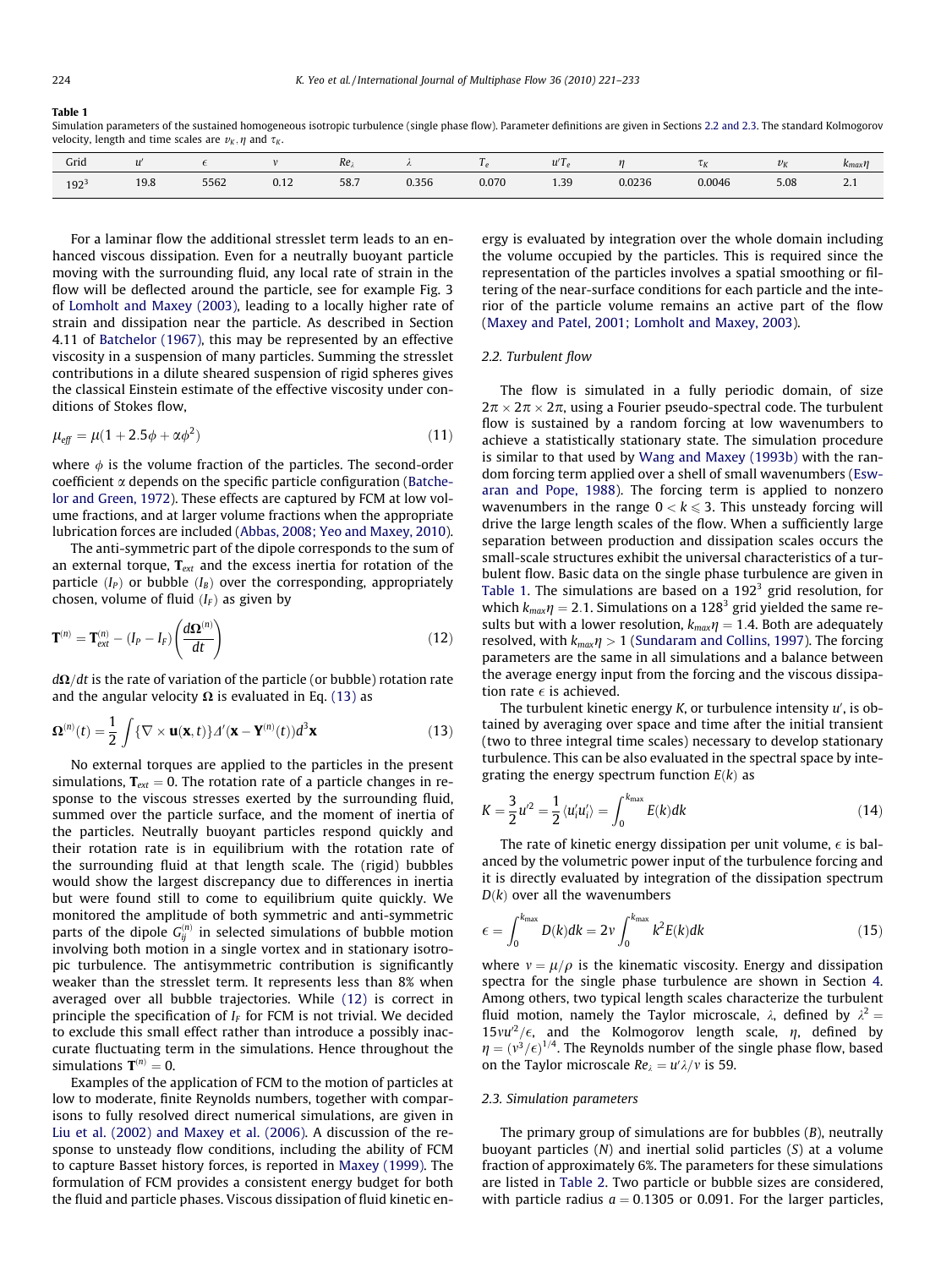<span id="page-4-0"></span>Parameters of the flow simulations: Bubbles ( $B, m_B = 0$ ), Neutrally buoyant particles  $(N, m_P = m_F)$  and Solid particles  $(S, m_P = 1.4 m_F)$ . Particle radius  $\alpha = 0.1305$  (1) or  $a = 0.091$  (2). All simulations include force monopole (*M*) and dipole terms (*D*), except S2–M which is based on the monopole only. Parameter definitions are given in Sections [2.2 and 2.3](#page-3-0);  $N_P$  is the number of particles.

| Case           | Grid             | $N_P$ | Re <sub>2</sub> | u'    | $\epsilon$ | a/n  | $a/\lambda$ St |      | $\tau_i/\tau_K$ |
|----------------|------------------|-------|-----------------|-------|------------|------|----------------|------|-----------------|
| B1             | $128^3$          | 1600  | 59.7            | 20.18 | 5827       | 5.59 | 0.37           | 0.23 | 3.5             |
| B <sub>2</sub> | $192^3$          | 4508  | 59.2            | 20.14 | 5876       | 3.90 | 0.26           | 0.11 | 1.7             |
| N <sub>1</sub> | $128^3$          | 1600  | 57.3            | 19.44 | 5436       | 5.50 | 0.37           | 0.68 | 10.1            |
| N <sub>2</sub> | 192 <sup>3</sup> | 4508  | 58.7            | 19.77 | 5574       | 3.84 | 0.26           | 0.33 | 5.0             |
| S <sub>1</sub> | $128^3$          | 1600  | 57.0            | 19.44 | 5490       | 5.51 | 0.37           | 0.87 | 12.8            |
| S <sub>2</sub> | $192^3$          | 4508  | 57.3            | 19.54 | 5552       | 3.84 | 0.26           | 0.42 | 6.3             |
| $S2-M$         | $192^3$          | 4508  | 58.3            | 19.78 | 5629       | 3.86 | 0.26           | 0.42 | 6.3             |

 $N = 1600$  and corresponds to a volume fraction of 6.0% while for the smaller particles,  $N = 4508$  and corresponds to a volume fraction of 5.7%. In order to resolve the motion of the particles using FCM, the minimum spatial resolution should be between 5 and 6 grid points to a particle diameter to accurately represent the effect of both the force monopole and dipole terms. The larger particles are simulated adequately with a numerical grid of  $128<sup>3</sup>$  points for which then  $a/\Delta x = 2.66$ . The smaller particles are simulated on a 192<sup>3</sup> grid for which  $a/\Delta x = 2.78$ .

Particles or bubbles are initially seeded at random positions in the homogeneous turbulent flow and statistics are computed after a transient period, typically one or two integral time scales. The particle concentrations remain uniform on average but local fluctuations develop in response to the turbulence. These fluctuations depend on the relative inertial response time of the particles (or bubbles) to the turbulence time scales. The bubble response time is defined in terms of the mass of displaced fluid and the addedmass effect. The Stokes drag law provides a convenient reference estimate for defining the response time, so that  $\tau_B = a^2/9v$ . For inertial solid particles, with relative density  $\rho^*=\rho_p/\rho$ , the particle relaxation time scale is  $\tau_P = 2(\rho^* + 1/2)a^2/9v$  and  $\rho^* = 1$  for neutral particles (index N) while  $\rho^* = 1.4$  for the inertial particles (index S). We define the Stokes number St by comparing  $\tau_B$  (or  $\tau_P$ ) to the turbulence time scale  $T_e = u^2/\epsilon$ , for the large eddy turnover time or eddy lifetime. This definition does not account for any specific modification to the drag law based on instantaneous Reynolds number, but it is appropriate as an a priori estimate for the bubble or particle response to the turbulence in the absence of buoyancy effects. The Stokes number (16) is also equivalent to comparing the bubble or particle radius  $a$  to the Taylor microscale  $\lambda$ , since the rate of viscous dissipation per unit mass  $\epsilon$  is equal to  $15vu^2/\lambda^2$  in homogeneous isotropic turbulence,

$$
St = \frac{\tau_i}{T_e} = \frac{5}{3} \alpha_i \frac{a^2}{\lambda^2}
$$
 (16)

In (16) the coefficient  $\alpha_i$  is equal to 1 for bubbles (*B*), 3 for neutral particles (N) and 3.8 for inertial particles (S).

The primary data related to the two-phase simulations are summarized in Table 2. The case index is a combination of the particle type  $(B, N \text{ or } S)$  and the size of the particle  $(1 \text{ or } 2)$  corresponding respectively to a radius  $a = 0.1305$  or  $a = 0.091$ . The particles or bubbles are larger than the Kolmogorov scale with a length scale ratio  $a/\eta$  varying from 3.8 to 5.6. On the other hand, they are smaller than the Taylor microscale, typically from  $\lambda = 2.7a$  to  $\lambda = 4a$ meaning that the disperse phase will be interacting with the full range of the most energetic structures of the turbulent flow. For all the simulations, the Stokes number St is low or moderate, based on the estimate (16) using the integral time scale. We also provide the values of the particle relaxation time compared to the Kolmogorov time scales.

# 3. Initial results

A basic feature of microbubble dispersion is a preferential accumulation of bubbles in regions of high vorticity. This is a consequence of the absence of inertia of the bubble itself ([Magnaudet](#page-12-0) [and Eames, 2000\)](#page-12-0). In a turbulent flow, bubbles are likely then to collect within the cores of vortex tubes that may form in the flow. In the present simulations, the dispersion of bubbles is driven by the force monopole,  $\mathbf{F} = -m_F dV/dt$ . As compared to point-particle tracking schemes, the effects of Basset history forces, added-mass or lift forces are implicit to the present simulations. We investigated the time evolution of levels of the fluid vorticity  $\omega$  at the Lagrangian locations of bubbles or particles, based on the point values at the center. Initially, bubbles were seeded randomly within the domain and the root mean square (rms) vorticity level at the bubble locations matches the average value in the turbulent flow. As time goes on (typically, less than one integral time scale), bubbles tend to collect in the vortex structures of the flow. Instantaneous snapshots of the flow show that bubbles are clearly accumulated in high vorticity regions, see [Fig. 1,](#page-5-0) where a planar section of the flow is shown together with the bubbles in that section and the local value of the enstrophy  $\omega^2$ . We verified that the accumulation regions indeed correspond to vortex cores as defined by [Jeong and Hussain \(1995\)](#page-12-0) using the  $\lambda_2$  eduction scheme.

[Fig. 2](#page-5-0) shows a sample of the time-history for the rms vorticity fluctuations following bubbles or particles. Again these were evaluated from point data taken on a  $128<sup>3</sup>$  grid simulation, for cases B1 and S1. With either the monopole term only  $(B1-M)$  or the usual monopole and stresslet terms (B1), the vorticity fluctuations following the bubbles are significantly higher. The baseline variations for the single phase flow reflect the variability of the energy input, and the dissipation, given the random forcing scheme that sustains the turbulence. The solid particles (S1) have a somewhat reduced level of vorticity fluctuations. The same features are reflected in the Lagrangian data presented later in [Table 5](#page-9-0) for the rms fluctuations in the angular velocity  $\Omega$  of a particle or bubble, evaluated from [\(13\)](#page-3-0). The accumulation level depends primarily at low concentrations on the finite size of the bubble and the relative relaxation time scale  $\tau_B/\tau_K$ , becoming strongest when  $\tau_B/\tau_K \sim 1$  [\(Wang](#page-12-0) [and Maxey, 1993a](#page-12-0)).

Contact forces between particles (or bubbles) will tend to limit any increase in local particle concentration, even before the closepacking limit is reached. In the present simulations, the force barrier [\(8\)](#page-2-0) is used to represent the short-range interactions between the particles as described in Section [2.1](#page-2-0). The rate of collisions for solid particles in a liquid turbulent flow are considered in detail by [ten Cate et al. \(2004\)](#page-12-0) and by [Brunk et al. \(1998\)](#page-11-0) and we do not address these issues here. Contact forces, and other short-range interactions, do contribute to the overall particle-phase stress. They may also potentially alter the rate of turbulent diffusion of bubbles (or particles) in the flow at finite volume fractions.

In our initial investigations, we examined the interactions of bubbles and turbulence and determined the long-term dispersion coefficient D for several different bubble sizes at two different void fraction levels, 3% and 6%. The parameters for this separate set of simulations are given in [Table 3.](#page-5-0) Note that the dispersion coefficient is most strongly influenced by the larger scales in the turbulence and as such may be influenced by the low wavenumber random forcing used to sustain the flow. In the usual way, each bubble was tracked from an initial position  $Y(0)$ , at some initial reference time, and the relative displacement recorded. According to standard theory of particle dispersion in homogeneous, stationary turbulence ([Taylor,](#page-12-0) [1921\)](#page-12-0) the mean square relative displacement, choosing one directional component, will converge as  $t \to \infty$  to give

$$
\langle [Y_1(t) - Y_1(0)]V_1(t) \rangle = D \tag{17}
$$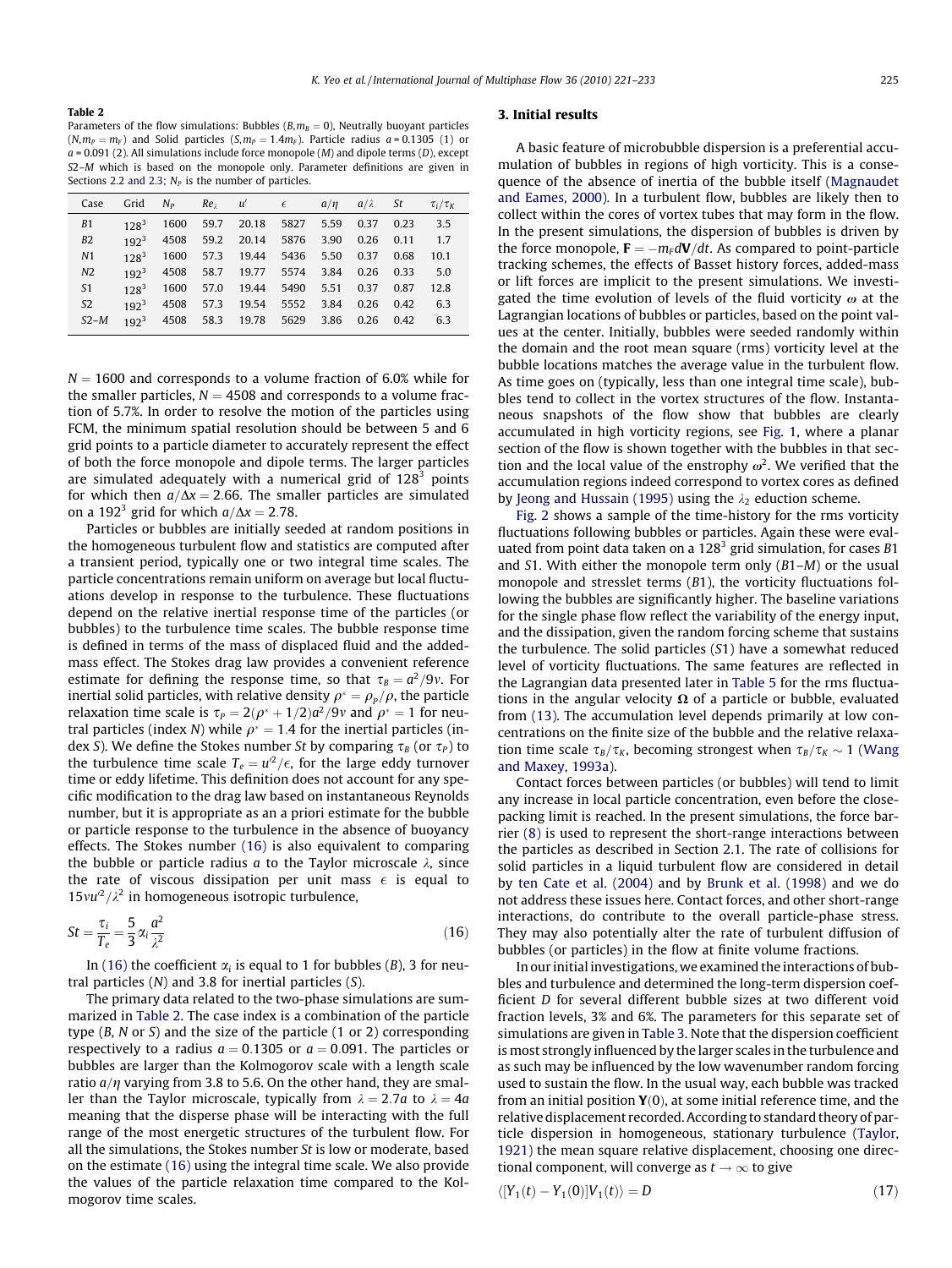<span id="page-5-0"></span>

Fig. 1. (Color online) (a) Instantaneous bubble positions and enstrophy level (case B1). Bubbles are displayed with their actual size in the planar slice, with high enstrophy levels shown as white. (b) Corresponding view of bubble positions and fluid velocity, shown by the vector arrows.

This may be written as  $D = \langle V_1^2 \rangle T_L$ , where  $T_L$  is the Lagrangian integral time scale. The dispersion coefficient D was evaluated from the equivalent long term value of

$$
\langle \left[ Y_1(t) - Y_1(0) \right]^2 \rangle / 2t = D \tag{18}
$$

In all cases, the data is calculated using (18) with a time-averaged estimate from  $t = 0.3 - 1.5$ , corresponding to an interval in excess of  $17T_e$ . This provided a stable estimate of the dispersion coefficient with lower statistical fluctuation.

The results for the bubble dispersion coefficient are given in Table 3. All these results were obtained using the  $192<sup>3</sup>$  grid as given in [Table 1.](#page-3-0) Additional bubble sizes, beyond those given in [Table](#page-4-0)



Fig. 2. Sample Lagrangian time-history of rms vorticity fluctuations following the bubbles or particles, corresponding to cases S1 and B1: (1) single phase flow; (2) particles (S1); (3) bubbles simulated with force monopole only  $(B1-M)$ ; and  $(4)$ bubbles (B1).

Table 3

Results for bubble dispersion and pressure due to collision forces. Simulations on 192<sup>3</sup> grid with only the force monopole term for FCM. Bubble void fraction  $\phi$  is 3.0% or 6.0% .

| Case             | a      | N    | φ    | $a/\lambda$ | $\tau_B/\tau_K$ | $D/u'^2T_e$ | V'/u' | $P_{B}/\phi^{2}u^{2}$ |
|------------------|--------|------|------|-------------|-----------------|-------------|-------|-----------------------|
| M <sub>B</sub> 1 | 0.19   | 517  | 0.06 | 0.535       | 74              | 0.360       | 0.900 | 1.50                  |
| M <sub>B</sub> 2 | 0.1305 | 1600 | 0.06 | 0.366       | 3.5             | 0.409       | 0.928 | 1.26                  |
| M <sub>B</sub> 3 | 0.09   | 4866 | 0.06 | 0.254       | 1.7             | 0.436       | 0.946 | 1.02                  |
| M <sub>B</sub> 4 | 0.0725 | 9322 | 0.06 | 0.204       | 1.1             | 0.441       | 0.956 | 0.88                  |
| M <sub>B5</sub>  | 0.19   | 259  | 0.03 | 0.535       | 74              | 0.41        | 0.90  |                       |
| MB <sub>6</sub>  | 0.1305 | 800  | 0.03 | 0.366       | 3.5             | 0.40        | 0.93  |                       |
| M <sub>B</sub> 7 | 0.09   | 2433 | 0.03 | 0.254       | 1.7             | 0.40        | 0.93  |                       |
| MB <sub>8</sub>  | 0.0725 | 4661 | 0.03 | 0.204       | 1.1             | 0.41        | 0.94  |                       |
|                  |        |      |      |             |                 |             |       |                       |

[2](#page-4-0) were included and the details are given in Table 3. Only the force monopole term in the FCM was used in this set of simulations so as to focus specifically on the effects of the bubble collisions on dispersion. At the lower concentration, 3% void fraction, there is only a small variation in the dispersion coefficient with bubble size as shown by the results for cases MB5–MB8. The average value of  $D/u^2T_e = 0.40 - 0.41$  may be compared with the value of 0.43 reported by [Yeung and Pope \(1989\)](#page-12-0) for the dispersion of Lagrangian fluid particles. Their simulations were made using a similar forcing scheme to sustain stationary isotropic turbulence and the Reynolds number,  $Re_{\lambda} = 63$ , is close to the present value. The dispersion coefficients may also be compared to standard estimates of the eddy viscosity, which according to a standard  $k - \epsilon$  model is  $v_T/u^2T_e = 9C_u/4$  [\(Pope, 2000](#page-12-0)). The coefficient  $C_u = 0.09$  and so the ratio is 0.202 implying that the turbulent Schmidt number for bubble dispersion is about 0.5.

At the lower void fraction, the rms velocity fluctuation of the bubbles, defined as  $V' = \langle V_1^2 \rangle^{1/2}$ , varies between 0.90u' for the largest bubbles and 0.94u' for the smallest. The integral time scale will be longer for the larger bubbles, due to the greater inertia effect, and this in part compensates for the reduction in the velocity fluctuations so that the dispersion overall shows less variation. At the higher bubble concentration of 6%, the rms velocity fluctuation shows a similar variation. The dispersion coefficient however shows a more noticeable variation, with the dispersion for the larger bubbles being reduced and that of the smaller bubbles increased. This may be attributed to the effects of bubble-bubble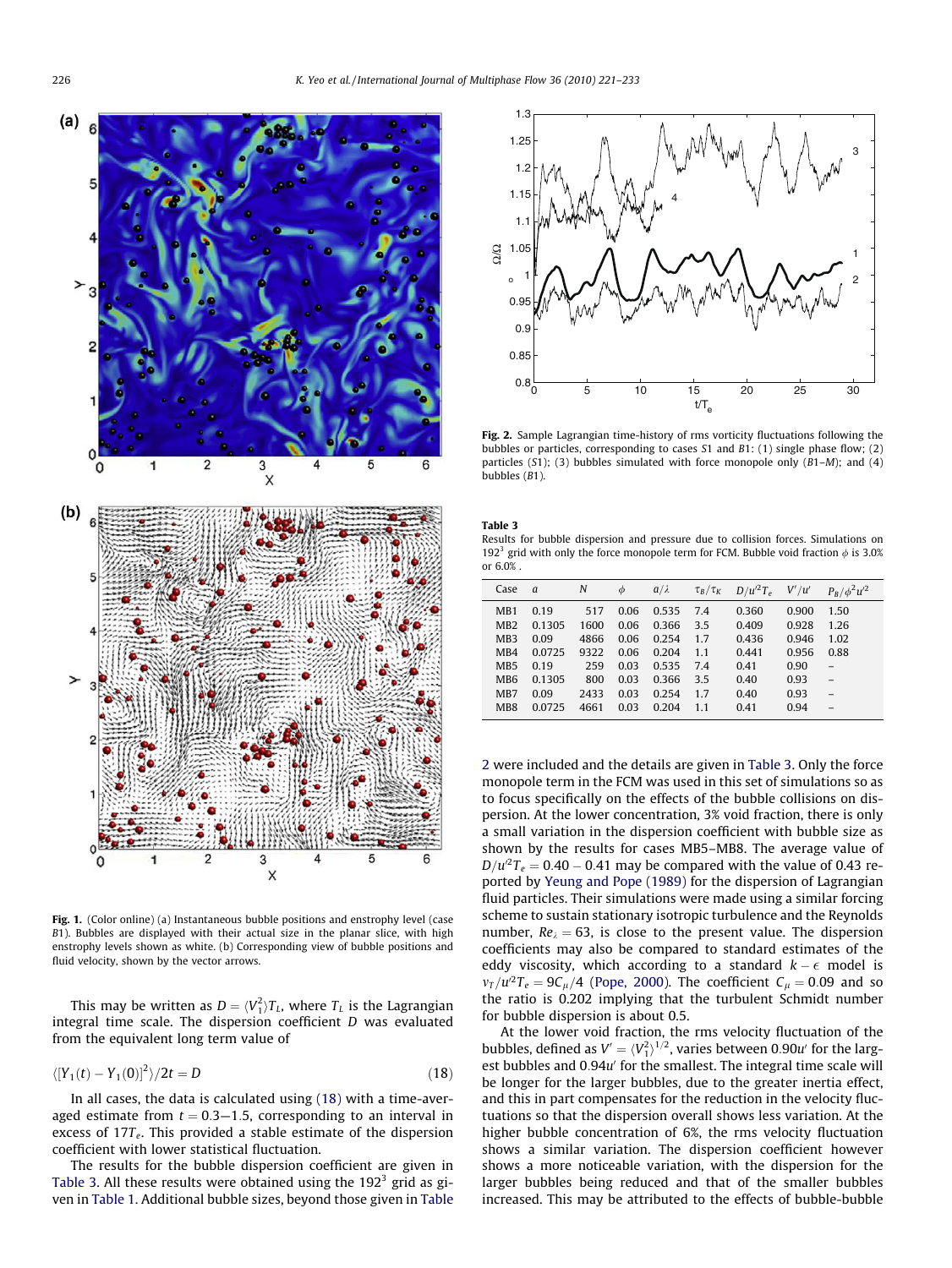<span id="page-6-0"></span>collisions at the higher void fraction. These collisions will tend to limit the long-term correlation of the bubble motion in [\(18\)](#page-5-0) and would tend to reduce the integral time scale for dispersion due to turbulence. The collisions may further augment the velocity fluctuations at higher frequencies. The determining factor is the average time interval between collisions for a bubble as compared to the turbulence time scale  $T_e$ . The collision rate is higher for larger particles (or bubbles) in this size range as reported by [ten Cate](#page-12-0) [et al. \(2004\)](#page-12-0). The collision rate also scales with the concentration as  $\phi^2$ , so that these effects will be more pronounced as the void fraction increases.

The bubble-bubble collisions also contribute to the particlephase stress on the fluid. The contact barrier [\(8\)](#page-2-0) is a conservative force, acting along the line of centers, and in the absence of a preferred orientation, this leads to an effective dispersive pressure field  $P_B$ . This effect is well known in the context of granular flows and is referred to as the Bagnold dispersive stress [\(Campbell,](#page-11-0) [1990\)](#page-11-0), and is encountered too in fluidized beds. Collision-induced pressures in solid–liquid flows have been measured by [Zenit](#page-12-0) [et al. \(1997\)](#page-12-0) and the different possible representations of this effect in bubble column dynamics are discussed by [Minev et al. \(1999\).](#page-12-0) The dispersive pressure field depends on both the strength of the contact forces and the frequency of bubble contacts. [Batchelor](#page-11-0) [\(1988\)](#page-11-0) proposed a model for the mean pressure as

$$
P_B = \rho u_0^2 \phi \frac{\phi}{\phi_*} \left( 1 - \frac{\phi}{\phi_*} \right) \tag{19}
$$

where  $u_0$  is an appropriate velocity scale. In the limit of close packing,  $\phi = \phi_*$ , the dispersive pressure drops to zero, while at low void fraction it is proportional to  $\phi^2$ . Although there is considerable scatter in the measurements reported by [Zenit et al. \(1997\)](#page-12-0) their results do support this trend for the normalized pressure with a peak value at void fractions of about 30%.

In the present simulations of homogeneous turbulence with uniform seeding of the bubbles the ensemble-averaged pressure  $P_B$  is uniform. Each collision between a pair of bubbles produces a local force dipole acting on the fluid. For bubbles  $m,n$  that are in contact there is a corresponding local force density

$$
\mathbf{f}(\mathbf{x},t) = \mathbf{F}_c^{mn} \Big\{ \Delta \Big( \mathbf{x} - \mathbf{Y}^{(m)}(t) \Big) - \Delta \Big( \mathbf{x} - \mathbf{Y}^{(n)}(t) \Big) \Big\}
$$
 (20)

where we use the fact that  $\mathbf{F}_{\mathcal{C}}^{mn}=-\mathbf{F}_{\mathcal{C}}^{nm}$  as in [\(8\)](#page-2-0). In terms of the separation vector between the two bubbles, this is approximately

$$
f_i(\mathbf{x},t) = F_{iC}^{mn} \left( Y_j^{(m)} - Y_j^{(n)} \right) \frac{\partial}{\partial x_j} \Delta \left( \mathbf{x} - \left( Y_j^{(m)} + Y_j^{(n)} \right) / 2 \right)
$$
(21)

which has the form of a stress tensor with  $f_i = \frac{\partial}{\partial x_i} \sigma_{ij}^B$ . This bubble stress tensor  $\sigma_{ij}^{\scriptscriptstyle\mathcal{B}}$  at any instant is then a sum over all the contacting bubbles. The pressure  $P_B$  may be estimated from a volume average over the flow domain as

$$
P_B = \left\langle \frac{1}{3} \sigma_{ii}^B \right\rangle \tag{22}
$$

$$
=\frac{1}{3L^3}\sum_{m=1}^N\sum_{n=m+1}^N F_{iC}^{mn}\Big(Y_i^{(m)}-Y_i^{(n)}\Big) \hspace{1cm} (23)
$$

The results for the dispersive bubble pressure are given in [Table](#page-5-0) [3](#page-5-0) for the void fraction of 6.0%. The pressure is indeed greatest for the largest bubbles and decreases with bubble size, consistent with a decrease in the collision frequency with bubble size. The results are scaled by  $\rho \phi^2 u^{\prime 2}$ . The variation within the range of 0.8–1.5 shows that the rms turbulent fluctuation velocity  $u'$  is an appropriate choice for the velocity scale in (19).

#### 4. Turbulence modulation

In this section we consider the ways in which the Eulerian characteristics of the fluid flow are modified by the presence of the bubbles or particles. As buoyancy forces are excluded, the main issues are the inertial forces associated with a particle (or bubble), which determine the force monopole, and the stresslet component of the force dipole in response to local velocity gradients, specifically the rate of strain. Both the monopole and the stresslet are associated with the finite volume effect of the particles. Generally, a particle moves with the surrounding fluid [\(5\)](#page-2-0) and motion relative to an otherwise uniform far-field flow arises from inertial forces for a bubble or solid particle. The finite volume effect of a neutrally buoyant particle is associated with the stresslet. The questions we consider are the length scales at which the particle phase and fluid phase interact and how the evolution of the energy spectrum of the fluid phase is modified by the particles. These interactions may be individual or the collective effect of many particles locally.

We compare several different simulations with bubbles, neutrally buoyant particles and solid slightly inertial particles. The important parameters are collected in [Table 2.](#page-4-0) The single phase flow characteristics are identical on the two grids used  $(128^3, 192^3)$  and the turbulent Reynolds number  $Re<sub>\lambda</sub>$  stays in the range of 57–60. This is similar to the conditions for the simulations by [ten Cate et al.](#page-12-0) [\(2004\)](#page-12-0) of inertial particles in homogeneous turbulence. In order to compare directly with these simulations, we simulate a specific configuration S2 with solid inertial particles of density  $\rho_{p} = 1.4\rho$ . All the particles are small compared to the Taylor microscale but larger than the Kolmogorov dissipation length scale  $\eta$ , with particle radius a varying between 3.8 and 5.6 $\eta$ .

Analyzing the results collected in [Table 2,](#page-4-0) we see that both the turbulent intensity of the flow and the rate of kinetic energy dissipation by viscosity are essentially constant with small variations of 4% for  $u'$  and 7% for  $\epsilon$ . A general comment is that the turbulence intensity in all cases is similar because the forcing parameters are kept constant. The total energy input by the forcing is balanced by the turbulent dissipation rate. This is a particular feature of the simulation where all the scales of the flow are resolved. Departures from this may occur due to limited scale separation between the range of forced wavenumbers and those in the dissipation range or where there is a direct interaction of the particle phase and the forcing scales. In two-way coupling simulations using point particles ([Boivin et al., 1998; Squires and Eaton, 1990](#page-11-0)), the particles act as a sink of turbulent kinetic energy. Unresolved scales of the order of the particle diameter are modeled by an interphase coupling term. The dissipation by the particles is governed by the slip velocity of the particles relative to the local fluid velocity of the resolved part of the flow. In the fully resolved simulations by [ten Cate et al. \(2004\),](#page-12-0) they also obtained the result that the rate of energy dissipation is constant over the various twophase flow conditions studied and that this balances the random forcing power input.

In [Figs. 3 and 4](#page-7-0), we plot the energy spectra resulting from the simulations with the two different sizes of particles, corresponding to scale ratios  $a/\eta = 5.5$  (B1,N1,S1) and  $a/\eta = 3.9$  (B2,N2,S3). The wavenumbers are scaled by  $k_d$ , based on the particle diameter  $d = 2a$  and  $k_d d = 2\pi$ , following the proposal by [ten Cate et al.](#page-12-0) [\(2004\)](#page-12-0). We observe that the large scale kinetic energy content (low wavenumbers) behave similarly because their dynamics are fixed by the forcing scheme and the level of kinetic energy input at low wavenumbers is essentially the same for all the simulations. We expect that the presence of bubbles or particles will lead to interactions with smaller scales. Indeed, a significant increase of kinetic energy at higher wavenumbers is seen for  $k/k_d > 0.78$  for the larger particles ( $a = 0.37\lambda$ ) and  $k/k_d > 0.65$  for the smaller particles ( $a = 0.26\lambda$ ). Similar features are obtained in the dissipation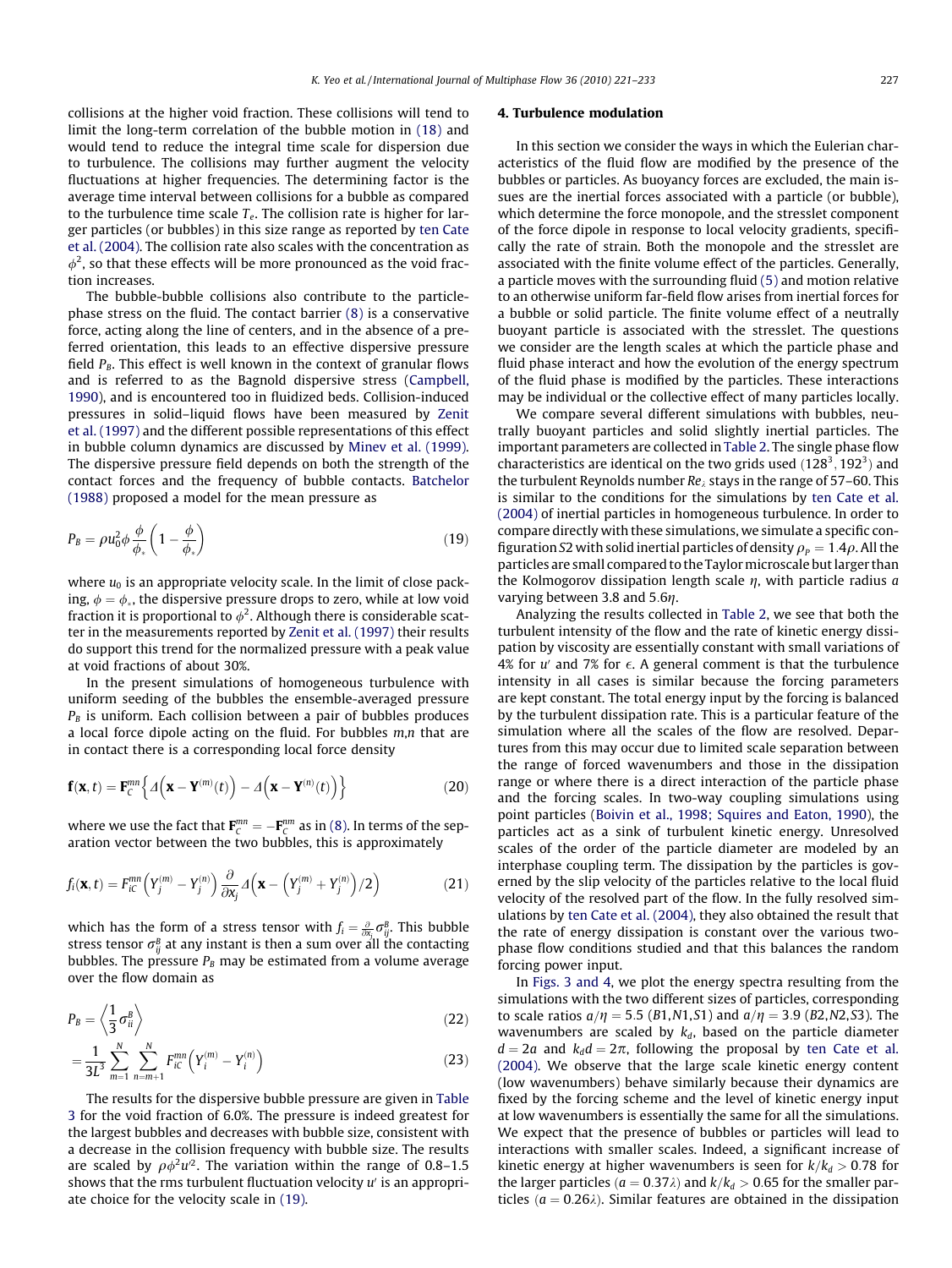<span id="page-7-0"></span>

Fig. 3. Energy (a) and dissipation (b) spectra (grid 128<sup>3</sup>). Solid line, single phase flow; dashed line with circles, bubbles B1; dash dot line with triangles, neutral particles N1; dotted line with diamonds, solid particles S1.

spectra also shown in Figs. 3 and 4. This enhancement is more closely related to finite size effects than momentum transfer as it is seen equally with bubbles, neutrally buoyant and inertial solid particles. Simulations with only the force monopole term lead to only a weak modification of the energy spectrum, see case S2–M in Fig. 4. It was unexpected that all three types of particle would induce similar modifications of energy and dissipation spectra regardless of their particular dispersion characteristics and net momentum transfer (monopole). The dynamics instead are more directly controlled by the stresslet contribution. This enforces a zero local rate of strain within the spherical Gaussian envelope so that the flow responds as a solid body within the fluid volume occupied by bubbles or particles. This in turn leads to a significant enhancement of small scale kinetic energy and rate of viscous dissipation near each particle surface as local flow variations are deflected around the particle. The local perturbation of the flow by the dispersed phase occurs on the scale of the particle diameter.

At larger scales,  $k/k_d < 0.6$ , the kinetic energy level is slightly reduced over a range of intermediate wavenumbers. This behavior has already been observed by many authors [\(Mazzitelli and Lohse,](#page-12-0) [2003; ten Cate et al., 2004; Boivin et al., 1998](#page-12-0)) although the physical origins differ. Buoyancy, for example, plays a major role in the studies of [Mazzitelli and Lohse \(2003\)](#page-12-0). It is important to note that the pivoting wavenumber  $k_p$ , where the transition between enhanced and reduced kinetic energy is different when the size of



Fig. 4. Energy (a) and dissipation (b) spectra (grid  $192<sup>3</sup>$ ). Solid line, single phase flow; dashed line with circles, bubbles B2; dash dot line with triangles, solid particles S2; dotted line with diamonds, solid particles S2–M; Long dash line, dataset S2 from [\(ten Cate et al., 2004](#page-12-0)).

the bubbles changes. [ten Cate et al. \(2004\)](#page-12-0) investigated distinct configurations varying the volumetric concentration and particle inertia but with constant characteristics of the turbulence ( $Re<sub>i</sub>$  = 61) and a *fixed* particle size  $a/\eta = 3.95$ . Varying the density ratio and the particle concentration, led to the striking result that the pivoting wavenumber  $k_p$  always corresponded to  $k_p/k_d = 0.72$ . This is very similar to our results, where for case  $S2$ :  $k_p/k_d = 0.65$ and for this particle size the results for B2, N2 and S2 give  $k_p/k_d$ clustered around this value.

The question is whether  $k_d$  characterizes the value of  $k_P$  as the particle size varies. In [Fig. 5,](#page-8-0) we show the dissipation spectra for the neutral particles N1 and N2 with the wavenumbers scaled now by the Kolmogorov length scale  $\eta$ . Here the pivoting wavenumber is  $k_p \eta = 0.45$  for the larger particles (N1) and  $k_p \eta = 0.56$  for the smaller particles (N2). As expected, the value of  $k_p \eta$  is larger for the smaller particle, but the increase is only a factor of 1.25 compared to the 1.43 factor for the particle sizes. The observed values of  $k_p/k_d$  are 0.78 (N1) and 0.68 (N2) and these differ by a factor of 0.87. The outcome then is that the scaling of  $k_p$  by the particle size is a better correlation than a simple scaling with  $\eta$  but the results are not conclusive. Our values for  $k_p/k_d$  bracket those of [ten Cate et al. \(2004\)](#page-12-0) so there may be fluctuation errors. But it is likely that there is a more subtle Reynolds number effect, based on the particle size, which modifies the correlation with particle size.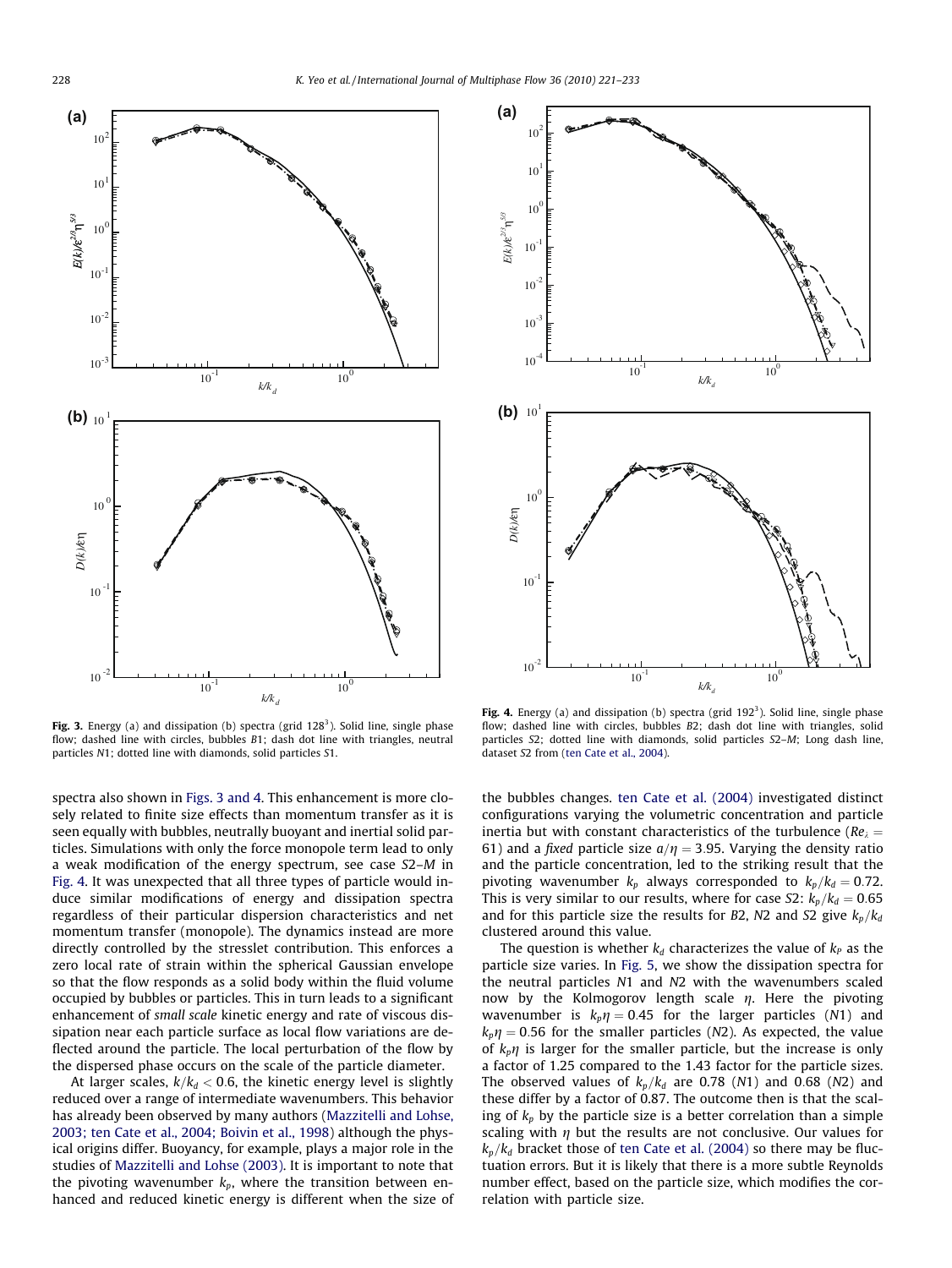<span id="page-8-0"></span>

Fig. 5. Dissipation spectra  $D(k)$  plotted against wavenumber scaled as  $k\eta$ : solid line, single phase flow; dashed line, neutral particles N1; dash dot line, neutral particles N2.

The simulations of [ten Cate et al. \(2004\)](#page-12-0) were performed using a lattice-Boltzmann approach. In analyzing the energy and dissipation spectra, see [Fig. 4](#page-7-0), we note that significant oscillations occur in the high wavenumber content that are related to discontinuities in the velocity gradient across particle interfaces. Discontinuities lead to a  $k^{-4}$  scaling of the tail of the energy spectrum and  $k^{-2}$ for the dissipation spectrum. Although the authors argued that this part of the spectrum contains only 1% of the total energy or dissipation, such oscillations may affect the precise determination of the pivoting wavenumber. There are inherent challenges to measuring and interpreting Fourier spectra in the spatial domain for dispersed two-phase flow. In the present FCM simulations, the spectra remain smooth as the velocity and velocity gradients are continuously defined throughout the whole domain. (Post-processing of the computed volumetric flow field may be used to reconstruct the discontinuous variations.)

As we identify the stresslet as being the main contribution to flow modulation, we consider how this may contribute to the energy transfer between scales. We can use the momentum Eq. [\(2\)](#page-2-0) and the force decomposition [\(3\)](#page-2-0) to derive an evolution equation for the energy spectrum  $E(k)$  in wavenumber space. Since the flow is statistically stationary, there is a balance of energy input at large scales by the random forcing  $F_R(k)$ , direct viscous dissipation  $D(k)$ , the usual nonlinear energy transfer  $T(k)$  and the contributions from the force monopoles  $M(k)$  and the force dipoles  $H(k)$ . The latter two depend on the correlation, in spectral space, of the particle body force  $f(x, t)$  and the fluid velocity  $u(x, t)$ . The balance is

$$
0 = F_R(k) - D(k) + T(k) + M(k) + H(k)
$$
\n(24)

where the dissipation spectrum function is  $D(k) = 2vk^2E(k)$ . The values of  $M(k)$  and  $H(k)$  can be evaluated directly from the simulation data. First we write

$$
f_i^M(\mathbf{x}) = \sum_{n=1}^{N_p} F_i^n \Delta(\mathbf{x} - \mathbf{Y}^n)
$$
 (25)

$$
f_i^D(\mathbf{x}) = \sum_{n=1}^{N_p} G_{ij}^n \frac{\partial}{\partial x_j} \Delta'(\mathbf{x} - \mathbf{Y}^n)
$$
 (26)

Then, the monopole  $M(k)$  and the dipole energy transfer functions  $H(k)$  are defined as

$$
M(k) = \sum_{k-\frac{1}{2} \leq |\mathbf{k}| < k+\frac{1}{2}} \hat{f}_i^M(\mathbf{k}) \hat{u}_i(-\mathbf{k}) \tag{27}
$$

$$
H(k) = \sum_{k-\frac{1}{2} \leq |\mathbf{k}| < k+\frac{1}{2}} \hat{f}_i^D(\mathbf{k}) \hat{u}_i(-\mathbf{k}) \tag{28}
$$

in which  $\hat{\psi}$  is the Fourier coefficient of a variable  $\psi$ .

Fig. 6 shows the scaled values of the dissipation spectrum  $D(k)$ and dipole energy-transfer spectrum  $H(k)$  for the two cases N1 and  $N2$ . The results with bubbles  $(B)$  or inertial particles  $(S)$  are very similar. The dipole energy-transfer spectrum  $H(k)$  shows that the particle stresslets extract energy from large-scale motions and supply it to the small scales.

At low wavenumbers, the dipole contribution acts as an additional dissipation which is consistent with the classical concept of an enhanced effective viscosity in a particulate suspension as noted in Section [2.1.](#page-2-0) Analogous to the suspension viscosity effect, we define  $v_{add}$  so as to approximate  $H(k)$  by  $-2v_{add}k^2E(k)$  and then

$$
D(k) - H(k) = 2v_{\text{eff}}k^2E(k) = 2(v + v_{\text{add}})k^2E(k)
$$
 (29)

This approximation is used in the low wavenumber range,  $k/k_d$  < 0.3, to estimate the additional viscosity  $v_{add}$  by scaling  $H(k)$  with the dissipation spectra. [Table 4](#page-9-0) gives  $v_{add}$  for all the simulations. The derived approximations for  $H(k)$  are included in Fig. 6, where we compare results for the neutrally buoyant particles. The values of  $v_{add}$  are consistent for the larger particles with the Stokes–Einstein estimate [\(11\)](#page-3-0) at this volume fraction. However for the smaller particles (N2,S2) and bubbles (B2), the values of  $v_{add}$  are significantly lower. It seems that the additional viscosity is not only dependent on the volumetric concentration but also



Fig. 6. Determination of the effective viscosity. (a) Solid line, dissipation rate spectra (N1); dashed line, dipole energy transfer (N1); dash dot line, corresponds to  $v_{add}/v = 0.150$ . (b) Solid line, dissipation rate spectra (N2); dashed line, dipole energy transfer (N2); dash dot line corresponds to  $v_{add}/v = 0.105$ .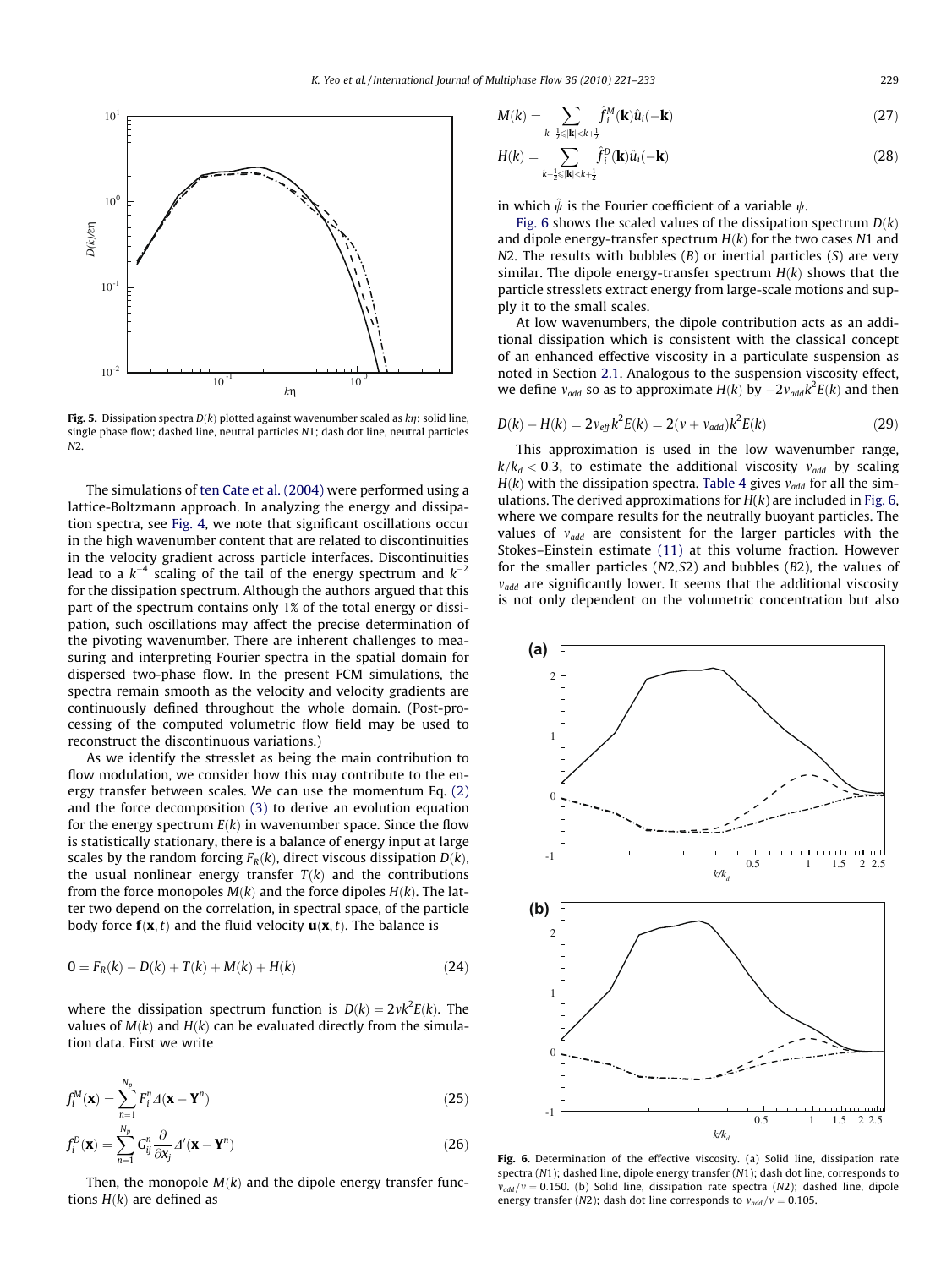#### <span id="page-9-0"></span>Table 4

Additional effective viscosity in turbulent two-phase flow simulations.

| Case        | B1    | N <sub>1</sub> | S <sub>1</sub> | B <sub>2</sub> | N <sub>2</sub> | S2    |
|-------------|-------|----------------|----------------|----------------|----------------|-------|
| $v_{add}/v$ | 0.142 | 0.154          | 0.148          | 0.101          | 0.108          | 0.105 |

on the particle or bubble size. We have no explanation for this at present. There is no inherent reason for the Stokes–Einstein estimate to be applicable here in this inherently unsteady, finite Reynolds number context. Additionally, there is no clear separation of scales between the particle size and the scale on which the velocity gradients vary. This is discussed further in Section [6.](#page-11-0)

The inertial forces on solid particles (S1,S2) and the bubbles  $(B1,B2)$  contribute to  $M(k)$  and this force monopole spectral energy transfer term similarly extracts energy from low wavenumbers and supplies this at high wavenumbers. Even in the absence of inertial forces, short-range collision forces between neutral particles generate a force monopole contribution  $M(k)$ . Tests were made to evaluate this and the effect of varying the collision force parameters in [\(8\).](#page-2-0) For both cases N1 and N2, there was very little variation in  $M(k)$  with the collision parameters and its effect is limited to a narrow range of wavenumbers around  $k \sim 0.1k_d$ . The values of  $M(k)$  are smaller than for  $H(k)$ . Inertial collisions between particles will contribute to the particle-phase stress acting on the flow and will become more significant at higher concentration levels.

A question may be posed as to whether there is a direct effect of the random forcing of the turbulence on the particle–turbulence dynamics. We did turn off the random forcing in some test cases for a short interval after a statistically stationary state was obtained to see if the correlations would change before the turbulence decayed. By and large there was little difference. For example, some spurious artifacts in the monopole contribution  $M(k)$  to the energy spectrum transfer at the lowest wave numbers disappeared. The results for  $H(k)$  shown in [Fig. 6](#page-8-0) did not change.

# 5. Lagrangian statistics

Further details on the Lagrangian statistics of bubbles, neutrally buoyant and solid particles are now presented for the cases B1 to S2. Each of the Lagrangian statistics were obtained from ensemble averages over  $10<sup>7</sup>$  trajectories. Table 5 shows the rms fluctuation (in dimensional form) of the particle velocity,  $V'$  and the particle acceleration A', together with the corresponding flatness factors,  $F_V$  and  $F_A$ . The values of V' are only slightly smaller than u' and the flatness factor  $F_V$  for all cases is close to 3, indicating that the velocity fluctuations have an essentially Gaussian distribution. The velocity statistics are not sensitive to the type of particle and the values are consistent with the Eulerian statistics.

Unlike the velocity statistics, the acceleration statistics show clear differences. The Lagrangian acceleration is an intermittent quantity and particles may experience large accelerations during

# Table 5

Lagrangian data following the particles or bubbles for: rms velocity fluctuation,  $V'$ ; flatness factor for the velocity fluctuations,  $F_V$  ; rms fluctuation in the acceleration,  $A'$  ; flatness factor for the acceleration fluctuations,  $F_A$  ; rms angular velocity,  $\Omega'$ . The last column gives the value of  $C_0^*$  , estimated from the maximum values in [Fig. 9.](#page-10-0)

| 2.60 |
|------|
| 2.07 |
| 1.77 |
| 2.64 |
| 2.43 |
| 2.15 |
|      |

the sweeping motion within a vortex, as noted by [Porta et al.](#page-12-0) [\(2001\), Lee et al. \(2004\) and Yeung et al. \(2006a\).](#page-12-0) As bubbles tend to accumulate in the high vorticity regions, the fluctuation levels for the acceleration  $A'$  are much larger for the bubbles than the other particles. On the other hand, solid particles tend to accumulate in the low-vorticity (high-strain rate) regions rather than within vortices ([Calzavarini et al., 2008\)](#page-11-0), which results in the lowest value of  $A'$ . As the inertia of the solid particle is moderate  $(\rho_n/\rho=1.4)$ , the difference in the statistics between solid and neutrally buoyant particles is weaker than it would be for a gas–solid flow.

The rms fluctuations in the particle acceleration  $A'$  may be compared to the level of values for a Lagrangian fluid tracer. [Yeung and](#page-12-0) [Pope \(1989\)](#page-12-0) obtained a relation for the acceleration of a tracer particle as  $A_T^2 = 1.92(\epsilon^3/\nu)^{1/2}$  at this Reynolds number. This corresponds to  $A'_T = 1508$ . The particle accelerations  $A'$  for the neutral particles (N1) and (N2) are significantly less, reflecting the finite size of the particles and the limited response to turbulence on scales smaller than the particle.

The rms fluctuations in the particle angular velocity  $\Omega'$ , defined as  $\langle \Omega_1^2 \rangle^{1/2}$  are also consistent with the above description of particles interacting with vortices in the turbulence. The rms data for  $\Omega'$ , in Table 5, show similar features for the neutral particles (cases N1 and N2) and the solid inertial particles (cases S1 and S2). The neutral particles showed no tendency to accumulate. There is a 6–8% reduction in the values of  $\Omega'$  for the solid particles as compared to neutral particles cases N1 and N2. The reduction is a weaker effect than the corresponding increase for bubbles. This is in part because the density ratio  $\rho_{p}/\rho=1.4$  corresponds to slightly inertial particles with  $(m_P - m_F)/m_F = 0.4$  while for bubbles this ratio equals  $-1$ .

The rms fluctuations in the particle angular velocity  $\Omega'$  may also be compared with those for a Lagrangian tracer particle, which will rotate with an angular velocity equal to half the local fluid vorticity. On this basis, the rms fluctuating angular velocity of a tracer particle would be  $\Omega'_T = 62$ . The finite size of a neutrally buoyant particle would, according to [\(13\)](#page-3-0), reduce this estimate for  $\Omega'$  to 44.5 for (N1) and to 50 for (N2) using the corresponding dissipation spectra. A further factor is the finite Reynolds number of the particle motion. [Poe and Acrivos \(1975\)](#page-12-0) demonstrated that the angular velocity of a spherical particle freely suspended in a shear flow is reduced at finite Reynolds number relative to the estimate at zero Reynolds number of half the fluid vorticity. This experimental observation is consistent with numerical simulations ([Bagchi and](#page-11-0) [Balachandar, 2002; Wang, 2009\)](#page-11-0). In the present conditions, this would lead to a further reduction of 15–25% in the angular velocity. FCM captures this effect at low Reynolds numbers ([Wang, 2009\)](#page-12-0) and the results for  $\Omega'$  for the neutral particles in Table 5 fit this general picture.

The Lagrangian velocity auto-correlation function  $\rho_n(t)$  is shown in [Fig. 7](#page-10-0). The auto-correlations  $\rho_n(t)$  for the two different sizes of bubbles are almost identical and decay faster when compared to neutrally buoyant and solids particles at early time  $(t/\tau_K < 15)$ . However, later  $t/\tau_K > 15$ , the rate of decay for neutrally buoyant particles becomes similar to bubbles, while  $\rho_v(t)$ of solid particles is always larger than the two others. Once trapped in a vortex, bubbles move toward the vortex core exhibiting rotational motion that results in the faster decay of  $\rho_{\nu}(t)$  at early time. The inertial solid particles are swept outside these small-scale structures of the turbulence. As a result,  $\rho_n$  decays more slowly as compared to bubbles and neutrally buoyant particles. Collision contacts between bubbles are more likely than between the other particles due to the effects of local accumulations and this would further influence the relative correlation time scales.

[Fig. 8](#page-10-0) shows the probability density function (pdf) of the acceleration. The pdf has very long tails compared to a Gaussian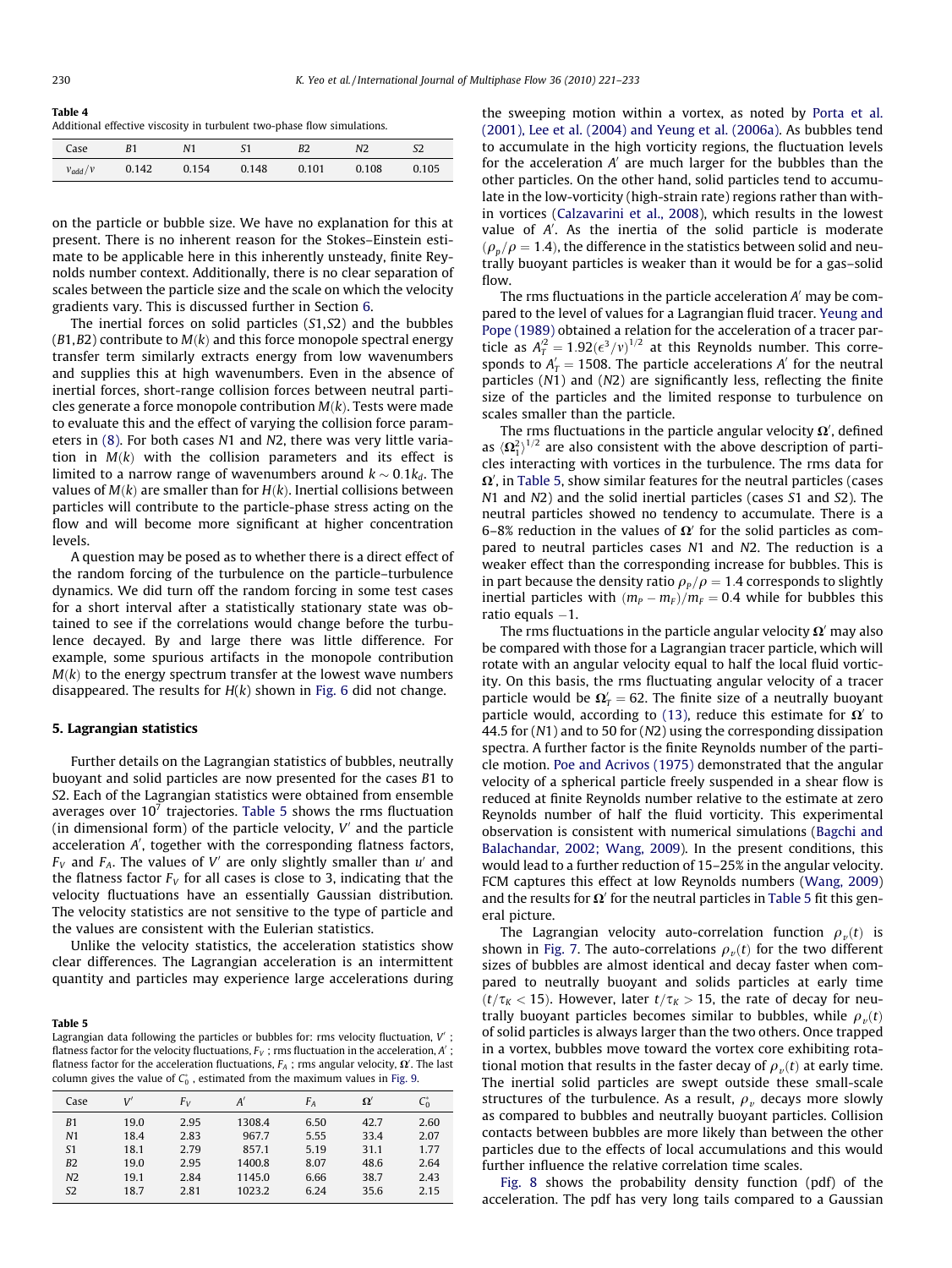<span id="page-10-0"></span>

Fig. 7. Velocity auto-correlation function. Solid line with circles, B1; dashed line with crosses, B2; dash dot line with triangles, N1; long dash line with diamonds, S1.



Fig. 8. (Color online) Probability density function of particle acceleration. Legend for symbols: circle, B1; triangle, B2; nabla, N1; diamond, S1.

distribution indicating a high level of intermittency of the acceleration [\(Porta et al., 2001](#page-12-0)) (events of high intensity are more probable than the Gaussian estimate). When scaled by corresponding rms accelerations  $\sigma_a$  the pdf's are very similar in the central region,  $|a|/\sigma_a$  < 3. This indicates that the differences in the acceleration statistics between the different particles or bubbles, and different sizes, come from the intermittent events, which are closely related to the coherent vortical structures [\(Lee et al., 2004](#page-12-0)). These features of the pdf's are consistent with the experimental observations, obtained at higher Reynolds numbers [\(Qureshi et al., 2007; Volk et al.,](#page-12-0) [2008; Xu and Bodenschatz, 2008\)](#page-12-0).

The Lagrangian acceleration correlation function for fluid tracers is known to decay much faster than the velocity correlation and has zero integral time scale. [Yeung and Pope \(1989\)](#page-12-0) found that the acceleration auto-correlation crosses zero at about  $2\tau_K$  and this varies only slightly with the turbulent Reynolds number. [Mordant](#page-12-0) [et al. \(2002\)](#page-12-0) showed that the auto-correlation of the acceleration magnitude decays slowly and argued that this long-time correlation is a key feature of intermittency in turbulence. [Lee et al.](#page-12-0) [\(2004\)](#page-12-0) suggested that this different behavior of acceleration and acceleration magnitude comes from the rotational motion of particles in a vortex in that the zero-crossing time of the acceleration auto-correlation is related to the rotational time scale of a particle as it is swept around in a vortex.

The acceleration auto-correlation function  $\rho_A(t)$  is presented in Fig. 9. The zero-crossing time of the auto-correlation function for smaller bubbles (B1) and larger bubbles (B2) are, respectively, 2.33 and 2.50 $\tau_K$ . These values are smaller than for neutrally buoyant and solid particles. At early times  $(t < 2\tau_K)$ ,  $\rho_A(t)$  for the neutrally buoyant and the solid particles are only slightly different.



Fig. 9. Acceleration auto-correlation function. (a) Solid line, B1; dashed line, N1; dash dot line, S1. (b) Solid line, B2; dashed line, N2; dash dot line, S2.

Due to the effects of inertia,  $\rho_A(t)$  for the solid particles decays more slowly than for the neutrally buoyant particles. Both [Volk](#page-12-0) [et al. \(2008\) and Xu and Bodenschatz \(2008\)](#page-12-0) have measured the acceleration auto-correlations for a range of isolated particles and particle sizes at high Reynolds numbers. The first zero-crossing for bubbles,  $a/\eta = 4.4$ , is earlier than for neutral or denser particles and for larger neutrally buoyant particles,  $a/\eta = 7.4$  the auto-correlation extends further ([Volk et al., 2008](#page-12-0)). Both observations are consistent with the present simulations but it is not possible to make a quantitative comparison.

Finally we examine the Lagrangian velocity structure function. [Fig. 10](#page-11-0) shows the velocity structure function  $D_L(t)$ ,

$$
D_L(t) = \langle (V(s+t) - V(s))^2 \rangle \tag{30}
$$

where  $D_{L}(t)$  is normalized by  $\epsilon t$ . In a high Reynolds number inertial sub-range  $D_L(t)/\epsilon t$  would be a constant  $C_0$ . The results shown for the two different sizes of bubbles are similar. For both neutrally buoyant and solid particles, the maximum value of  $D<sub>L</sub>(t)$  is greater for the smaller particle size while the time at which the maximum is attained is shorter. For the present simulations there is no inertial sub-range as the Reynolds number is too low. From the normalized velocity structure function, we can provisionally evaluate  $C_0^*$  as a low Reynolds number analog to the Kolmogorov constant  $C_0$  [\(Yeung](#page-12-0) [and Pope, 1989; Sawford, 1991\)](#page-12-0) for comparison purposes. Estimates of  $C_0^*$  are given in [Table 5](#page-9-0), based on the maximum values shown in [Fig. 10.](#page-11-0) The estimates of  $C_0^*$  for the bubbles (cases B1 and B2) are about 2.6, which is similar to that of a fluid particle ([Yeung and](#page-12-0) [Pope, 1989\)](#page-12-0). The peak value for the bubbles is observed at approximately  $4.3\tau_K$ .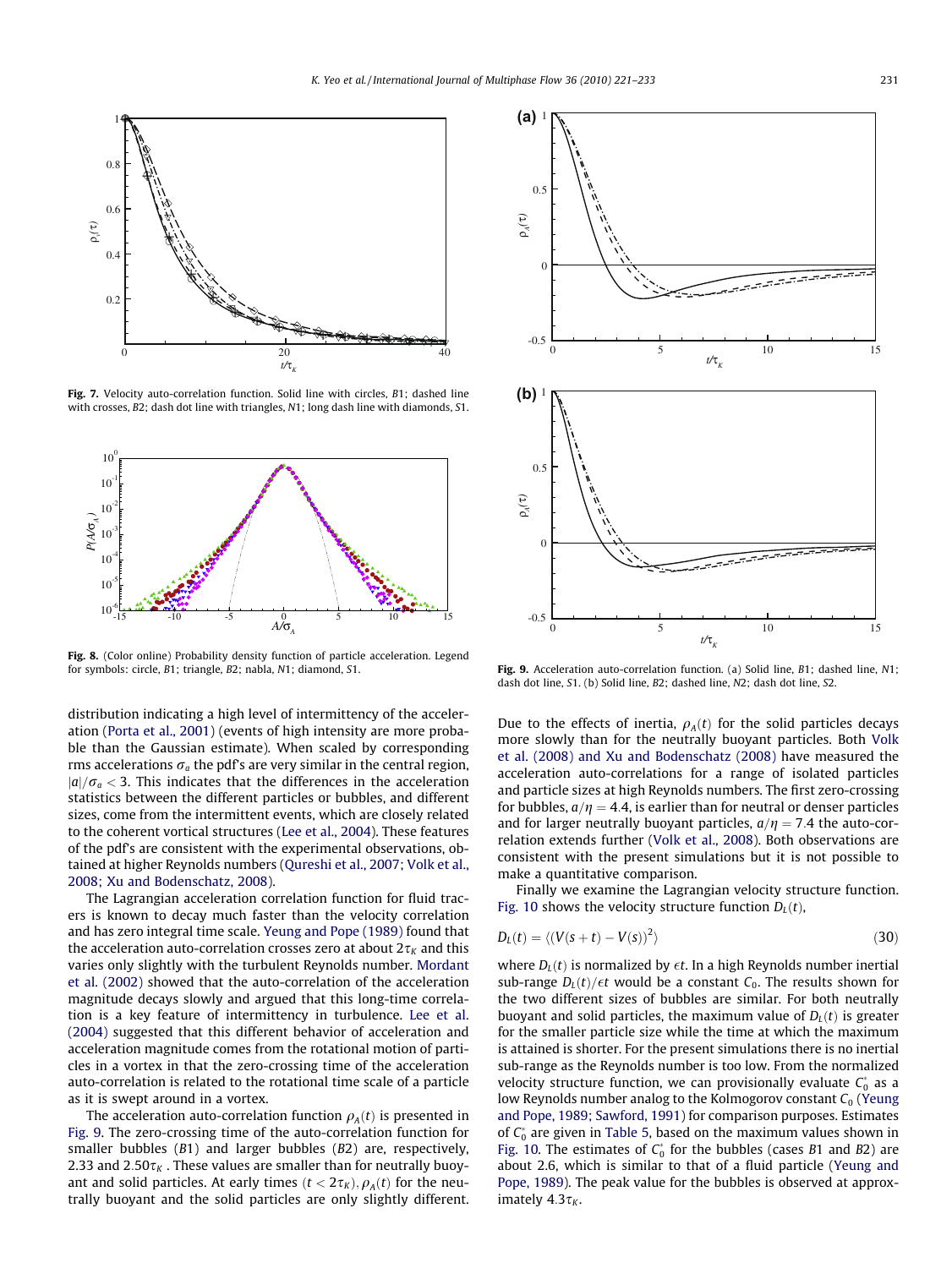<span id="page-11-0"></span>

Fig. 10. Normalized velocity structure function. Solid line with solid circles, B1; solid line with solid triangles, N1; solid line with solid diamonds, S1; dashed line with open circles, B2; dashed line with open triangles, N2; dashed line with open diamonds, S2.

#### 6. Conclusions

In this paper we have examined a number of issues relating to the dynamics of finite size particles at low to moderate volume fractions in liquid–solid or liquid-bubble turbulence. The results for the dissipation spectra in Section [4](#page-6-0) show that the particles enhance the small scale turbulence at length scales below the particle size. This is determined primarily by the finite size of the particle and not by the specific density of the particle. The scaling of the pivoting wavenumber  $k_P$  by the particle diameter, through  $k_d$ , as proposed by [ten Cate et al. \(2004\)](#page-12-0), is consistent with the present results but does not fully match them. There may be an additional dependence for example on  $d/\eta$ .

In describing the dynamics of the energy spectra, it would appear possible to represent the transfer of energy from large scales to small scales by the particle phase through the use of an effective suspension viscosity, at least for scales substantially larger than the particle. The characteristics of this viscosity are more complex than a simple application of the Stokes–Einstein result for dilute suspensions. There is limited fundamental information at present on the rheology of particle suspensions at finite Reynolds numbers. Recent numerical simulations by [Kulkarni and Morris \(2008\)](#page-12-0) for neutrally buoyant particles in a steady Couette flow indicate that the Stokes–Einstein estimate should still apply at volume fractions of 5%.

The contribution  $H(k)$  from the force dipoles to the spectral energy transfer in [\(24\)](#page-8-0) represents a sum over the stresslet components of all the particles. The particle contribution to the bulk stress in a finite Reynolds number flow depends not only on this but also a local volume average of the symmetric moments of the particle accelerations and a Reynolds stress term (Batchelor, 1970; Kulkarni and Morris, 2008). The latter is for the smaller-scale disturbance flow around each particle relative to the local volume averaged flow velocity. In the present formulation these other terms are included in the nonlinear inertial transfer term  $T(k)$ .

The effective viscosity of viscous suspension flows depends too on the relative positions of particles and localized concentrations of particles should have an observable effect [\(Hinch, 1977](#page-12-0)). In the present context, the bulk concentration of 6%, or less, is still relatively low and such effects may be limited as seen in the small variation of  $v_{\text{eff}}$  in [Table 4](#page-9-0), even though the bubbles and solid particles have some tendency to cluster. The dynamics of viscous suspensions are governed by the velocity fluctuations created by the disturbance flows of the individual particles randomly dispersed in the flow and the correlations between these flows is important. Particle suspensions in turbulent flow are subject to the underlying turbulence and the correlations of the disturbance flows with the turbulence are more significant.

The Lagrangian statistics of the particle motion have also been investigated. At finite volume fractions, collisions and contact forces between particles (or bubbles) will inherently limit local accumulations and the ''collisional pressure" will contribute to the particle-phase stress. This pressure will also enhance particle dispersion if there are spatial variations in the mean concentration. In other respects, in homogeneous systems, the collisions will limit the correlation times for the particle motion. These effects will increase significantly with particle concentration.

There is evidence too for the spatial filtering effect from the finite particle size on the response to the turbulent motion. For example, for a neutrally buoyant particle, this is a function of the particle size relative to the Kolmogorov scale, or to the Taylor microscale. As indicated in [\(16\),](#page-4-0) the Stokes number St is closely related to the ratio of the particle size to the Taylor microscale. Similarly the ratio  $\tau_P/\tau_K$  is closely related to the ratio of the particle size to the Kolmogorov length scale. The present simulations are at too low a Reynolds number to establish an inertial sub-range but the particle diameters are 7–11 times larger than the Kolmogorov scales and so fall within the transition range described by ([Qureshi et al., 2007](#page-12-0)). This is in addition to any inertial response linked to the specific density of the particle.

These results given here are preliminary in many respects and we hope that they will stimulate future work to explore these issues more fully.

## Acknowledgments

This work was supported by a grant of HPC resources from the Arctic Region Supercomputing Center at the University of Alaska Fairbanks as part of the Department of Defence High Performance Computing Modernization Program. Support by DARPA under the Friction Drag Reduction Program (ATO) is gratefully acknowledged. (The content of this paper does not necessarily reflect government policy and no official endorsement should be inferred). E.C. acknowledges the CNRS for funding the international program of collaboration PICS #3419. The authors wish to thank Dr. Andreas ten Cate for providing the numerical data on the spectra from [ten Cate et al. \(2004\).](#page-12-0)

#### References

- Abbas, M., 2008. Auto-diffusion de particules dans un ecoulement cisaille: Des interactions hydrodynamiques aux effets collisionnels. Ph.D. thesis, Institut National Polytechnique de Toulouse.
- Bagchi, P., Balachandar, S., 2002. Effect of free rotation on the motion of a solid sphere in linear shear flow at moderate Re. Phys. Fluids 14, 2719–2737.
- Batchelor, G., 1967. An Introduction to Fluid Dynamics. Cambridge University Press. Batchelor, G., 1970. The stress system in a suspension of force-free particles. J. Fluid Mech. 41, 545–570.
- Batchelor, G., 1988. A new theory of the instability of a uniform fluidized bed. J. Fluid Mech. 193, 75–110.
- Batchelor, G., Green, J., 1972. The hydrodynamic interaction of two small freelymoving spheres in a linear flow field. J. Fluid Mech. 56, 375–400.
- Boivin, M., Simonin, O., Squires, K., 1998. Direct numerical simulation of turbulence modulation by particles in isotropic turbulence. J. Fluid Mech. 375, 235–263.
- Brunk, B., Koch, D., Lion, L., 1998. Turbulent coagulation of colloidal particles. J. Fluid Mech. 364, 81–113.
- Calzavarini, E., Kerscher, M., Lohse, D., Toschi, F., 2008. Dimensionality and morphology of particle and bubble clusters in turbulent flow. J. Fluid Mech. 607, 13–24.
- Campbell, C., 1990. Rapid granular flows. Ann. Rev. Fluid Mech. 22, 57–92.
- Climent, E., Maxey, M., 2003. Numerical simulations of random suspensions at finite reynolds numbers. Int. J. Multiphase Flow 29, 579–601.
- Dance, S., Climent, E., Maxey, M., 2004. Collision barrier effects on the bulk flow in a homogeneous random suspension. Phys. Fluids 16, 828–831.